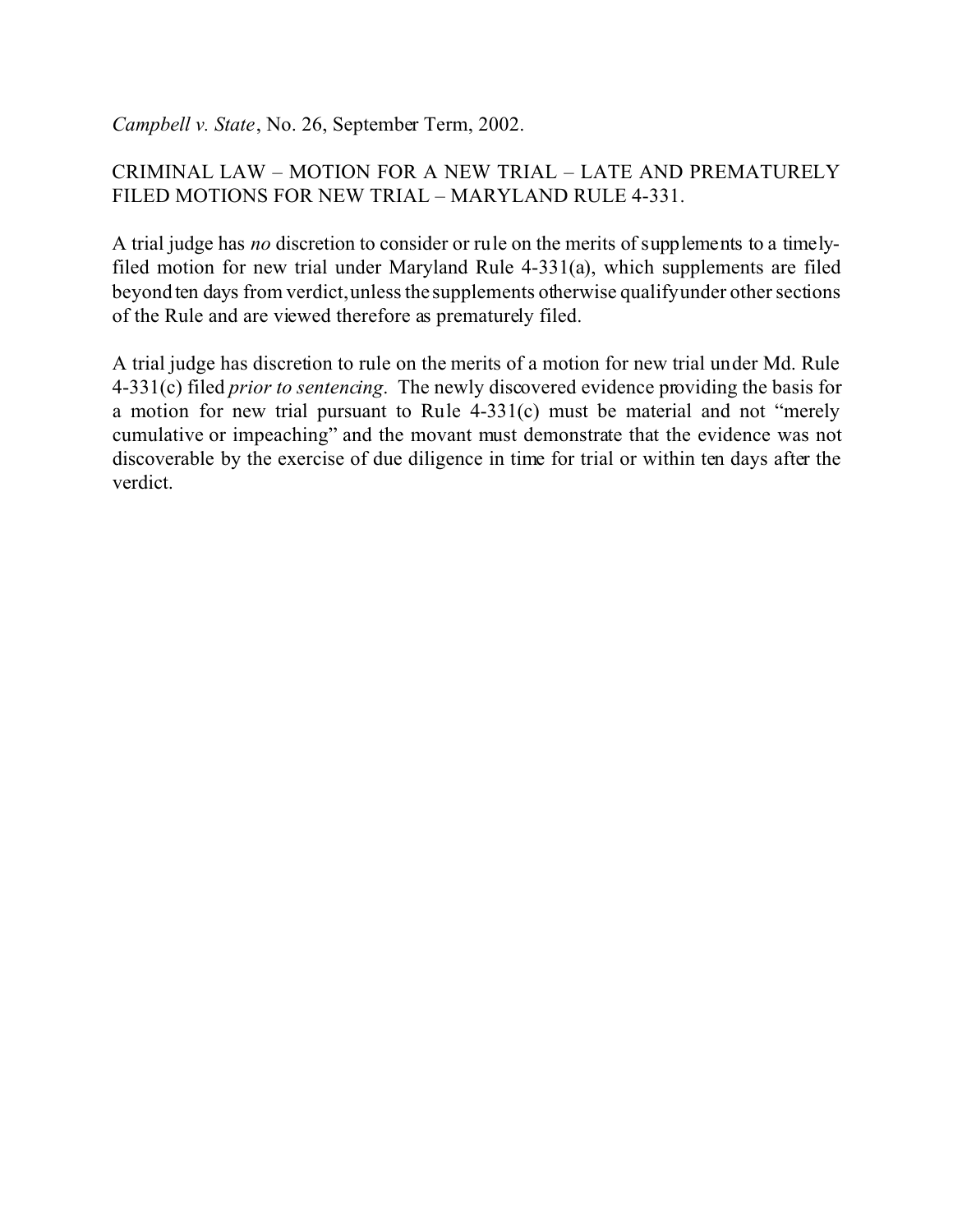Circuit Co urt for Prince George 's County Case # CT00-0469X

IN THE COURT OF APPEALS OF

MARYLAND

No. 26

September Term, 2002

LAWRENCE CAMPBELL

v.

STATE OF MARYLAND

Bell, C.J. Eldridge Raker Wilner Cathell Harrell Battaglia,

JJ.

Opinion by Harrell, J.

Filed: April 7, 2003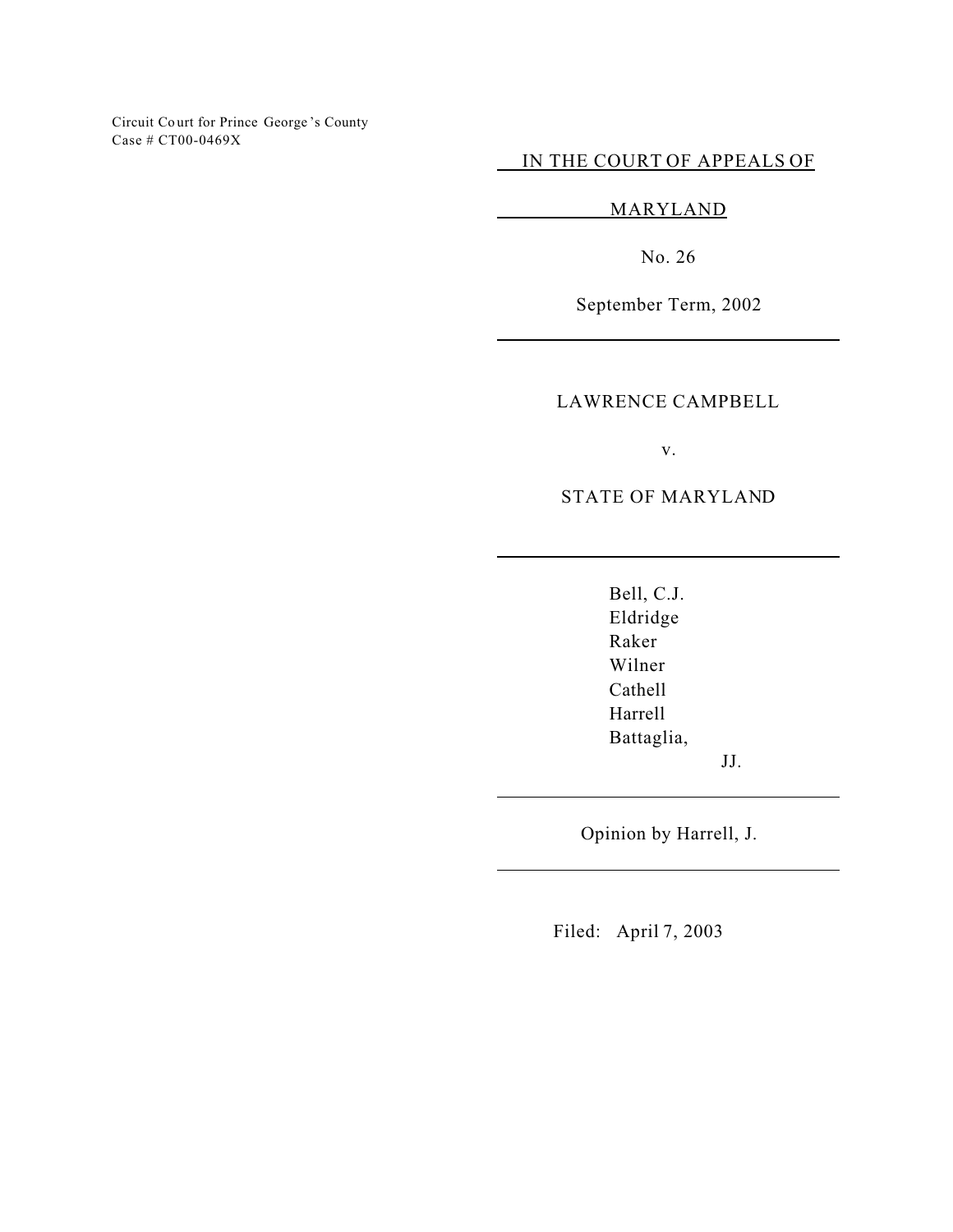We granted certiorari in this case to determine whether a trial judge had jurisdiction to consider an out-of-time supplement to a timely filed motion for a new trial in a criminal matter, pursuant to Maryland Rule 4-331(2000), and, if so, whether the trial judge abused his discretion by denying the motion on the supplemental ground on its merits. We find that the trial judge did have authority to consider the pertinent supplement and that he properly denied the motion for a new trial.

I.

This underlying case arose from a shooting incident that occurred outside of a Kentucky Fried Chicken (KFC) restaurant in Prince George's County. One of the State's witnesses, Oscar Veal, a self-confessed "hit man" who pled guilty in a federal court to seven counts of murder in aid of racketeering activities (18 U.S.C. § 1959(a)(1) (1994)), and whose credibility the defendant sought to impeach both at trial and through newly discovered evidence, became the focus of defendant's effort to gain a new trial.

The fatal shooting occurred at approximately 11:15 p.m. on 2 February 1998. Doris Bryant testified at trial that she witnessed the shooting from the parking lot of her apartment building located near the KFC. She stated that a Chevy Suburban was parked in the parking lot of the KFC restaurant on Md. Route 202 in Cheverly, Maryland. She described six principal actors at the scene of the shooting. One tall black man stood in the shadows of the parking lot fence with a "shiny object" in his hand, later confirmed to be a gun; a second black man, described by the witness as "chubby" and later confirmed to be one Walter Fleming, exited the passenger's side of the Chevy truck and walked towards a phone booth;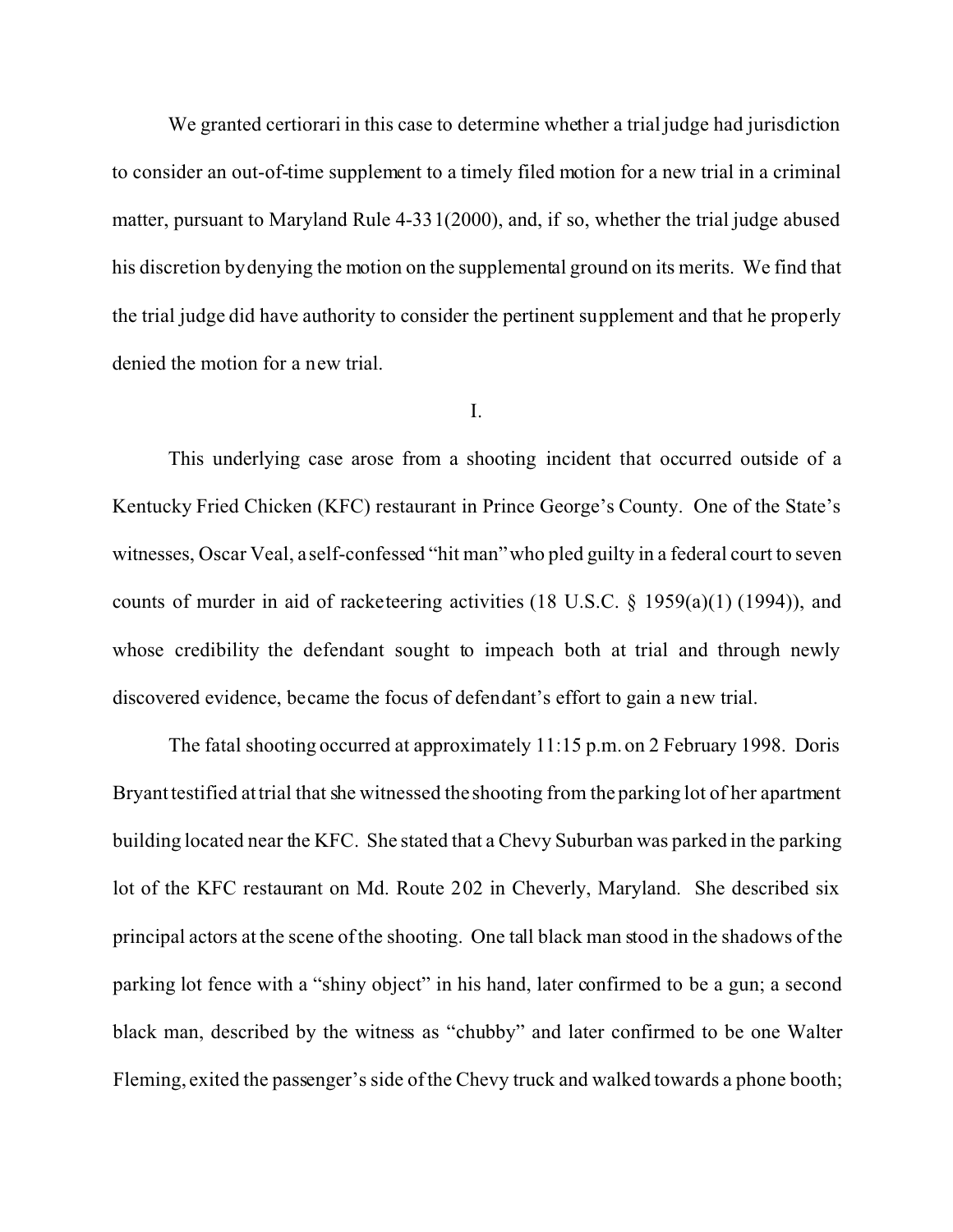a third man, later alleged to be Campbell, walked from the street towards the passenger's side of the truck; and, a fourth man was walking from the KFC to the driver's side of the truck. Ms. Bryant heard a "pop" sound, followed by a fifth young man, in a crouching position, getting out of the Suburban from the rear passenger's side. The exiting passenger started shooting a gun at the man standing at the phone booth. Campbell, who was standing at the driver's side of the Suburban, was shooting into the car at yet another man seated behind the steering wheel (later identified to be Milton J. Hill). At some point, Ms. Bryant testified, Campbell also began shooting at the man by the phone booth. The man at the phone booth, Fleming, after executing a drop and roll maneuver, got up, and ran into a 7-11 store located in the same parking lot as the KFC. Ms. Bryant reported that Fleming did not appear to have a gun and that the man standing by the fence did not fire his gun. All, save Hill and Fleming, fled the scene of the crime after one of the shooters noticed Ms. Bryant.

Hill was pronounced dead at the scene and Fleming was transported on advanced life support to a hospital. Fleming survived. He told the police officer who arrived first at the scene before he was transported that "Inky shot me. . . . Inky rolled up and shot me and my boy." "Inky" was later confirmed to be the *nom de guerre* of Lawrence Campbell, Petitioner.

Campbell was tried by a jury in the Circuit Court for Prince George's County.<sup>1</sup> At

<sup>&</sup>lt;sup>1</sup> Campbell was indicted by a grand jury for common law murder, two counts of use of a handgun in the commission of a felony, attempted murder, second degree assault, robbery with a deadly weapon, two counts of conspiracy to commit murder, and conspiracy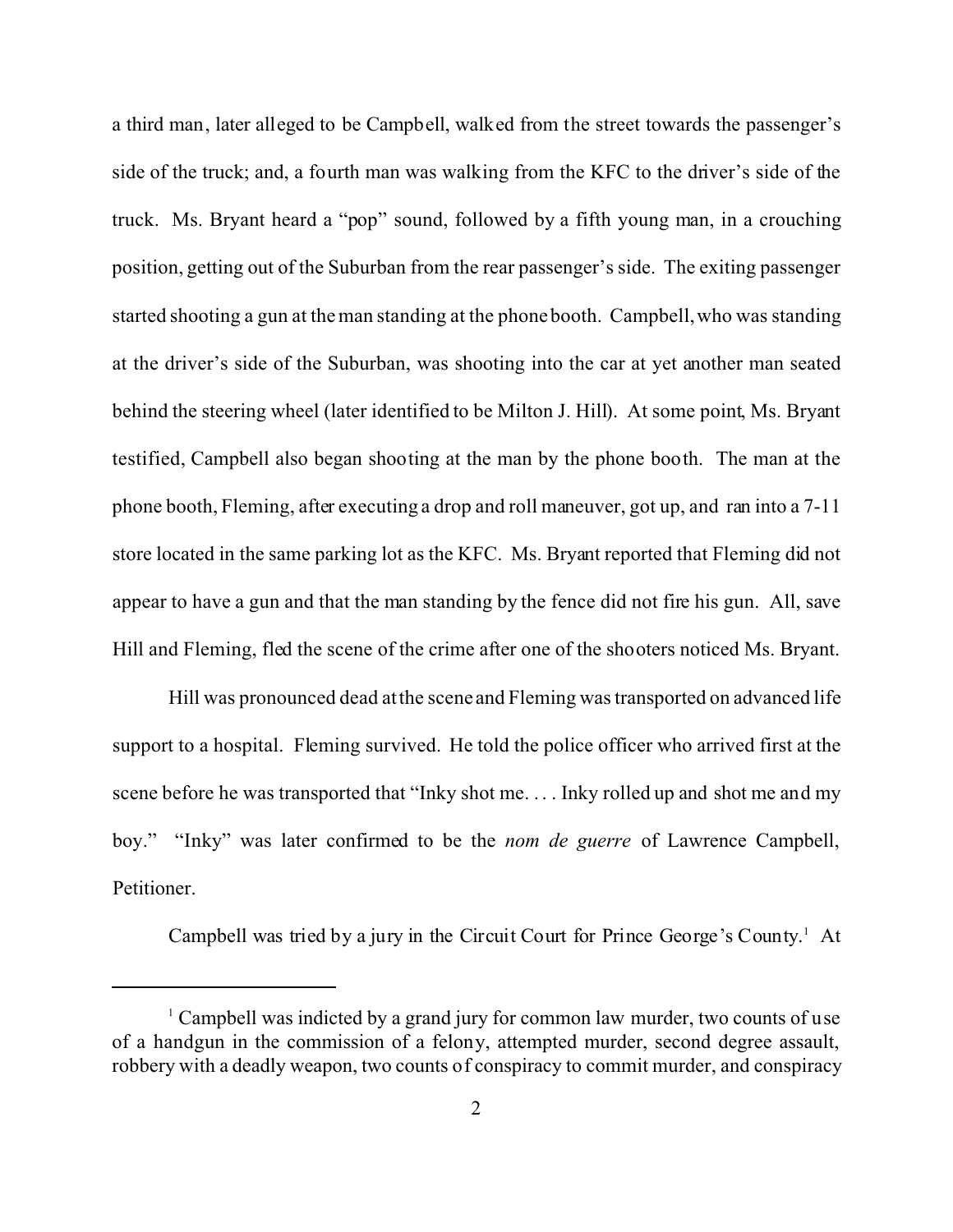trial, the State introduced no physical evidence of criminal agency, relying instead on the testimony of Doris Bryant, Walter Fleming, and Oscar Veal. Fleming gave testimony about his thirteen-year career as a drug dealer handling substantial amounts distributed over a large geographic area.<sup>2</sup> On the day of the shooting, Petitioner had ordered \$16,000.00 worth of cocaine from Fleming. Fleming and his friend, Milton J. Hill, met Petitioner at an arranged meeting place to deliver the requested cocaine. They agreed to reconvene fifteen minutes later at the KFC parking lot for delivery of the purchase money. After waiting in the truck in the parking lot for about half an hour, Fleming walked to the pay phone leaving Hill in the truck. As he did so, the shooting began. Fleming claimed that he struggled hand-tohand with one of the gunmen, but that the person who shot him was not Campbell.

The other witness for the State, Oscar Veal, Jr., was a drug dealer and self-confessed "hit man."<sup>3</sup> Veal testified that, in the summer of 1998, Petitioner told him he had committed a murder at a KFC in Maryland resulting from "drugs and money, and a gentleman was killed because he was with [Fleming]." He also testified that Campbell told him that the

to commit robbery with a deadly weapon.

<sup>&</sup>lt;sup>2</sup> Fleming had been arrested and convicted of drug distribution charges in federal court in the Eastern District of Virginia. He only offered to testify against Petitioner after entering into a plea agreement with the federal prosecutor that provided his sentence could be reduced if he cooperated with the authorities in the instant case.

<sup>&</sup>lt;sup>3</sup> Veal testified in the present case pursuant to a plea agreement with the federal government in the United States District Court for the District of Columbia. The agreement provided that the Government would not seek the death penalty for any of the murders Veal pled guilty in exchange for his truthful testimony in various drug-related cases, including the present matter.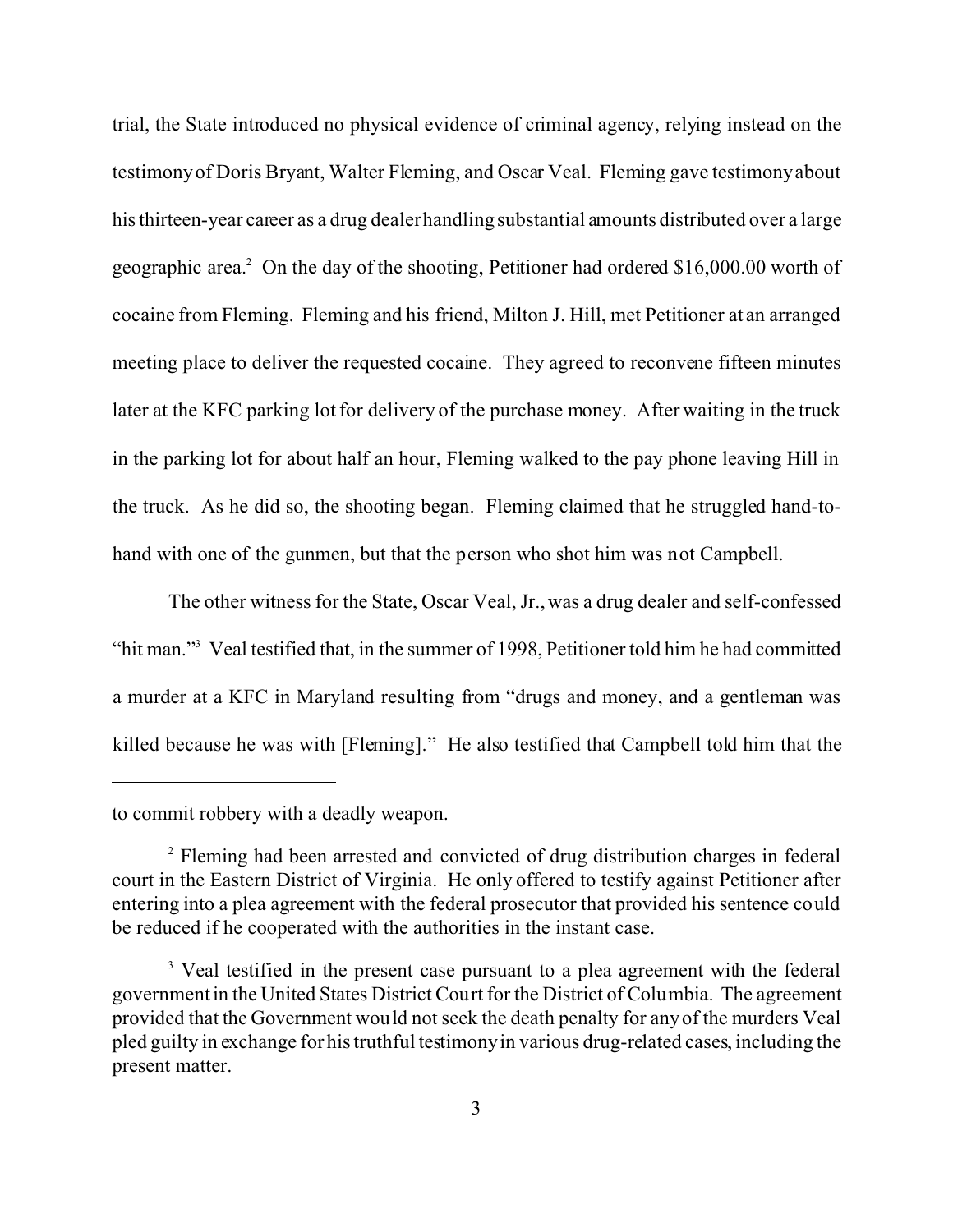man who had been killed "was a guy that was with another gentleman who was a witness." That man clearly was Fleming. During the course of his testimony, Veal admitted to killing seven people within an eighteen-month period. He appeared in court wearing a religious headdress and further intimated that his willingness to testify in Petitioner's trial resulted from a religious rebirth that coincided with his federal conviction and sentencing. On the basis of this evidence, Petitioner was convicted of the attempted first degree murder of Fleming and second degree murder of Hill, as well as conspiracy to murder Hill and conspiracy to murder Fleming.

On 29 December 2000, ten days after the verdict was entered, defense counsel filed a motion for a new trial. Counsel alleged the existence of newly discovered exculpatory evidence that was divulged to defense counsel for the first time three days after the verdict. The motion proffered that a former associate (Naurice Bland) of Fleming's long-time rival, Roy Cobb, was prepared to testify that Cobb had set-up Fleming at the KFC and that Cobb had shot Hill and Fleming. It was alleged also that Bland would assert that Fleming retaliated by murdering Cobb a few months after the KFC shooting.

On 9 January 2001, defense counsel filed a supplement to the original motion for a new trial. The supplement proffered that additional evidence had been newly discovered<sup>4</sup> from Joseph Penny, Fleming's cell-mate at the Arlington County Detention Center. Penny's

<sup>&</sup>lt;sup>4</sup> It was alleged that "[o]n January 8, 2001, [defense] counsel received information that within the past 3-4 days, a Prince George's County Detention Guard [], contacted Lawrence Campbell" regarding what Penney told the Guard.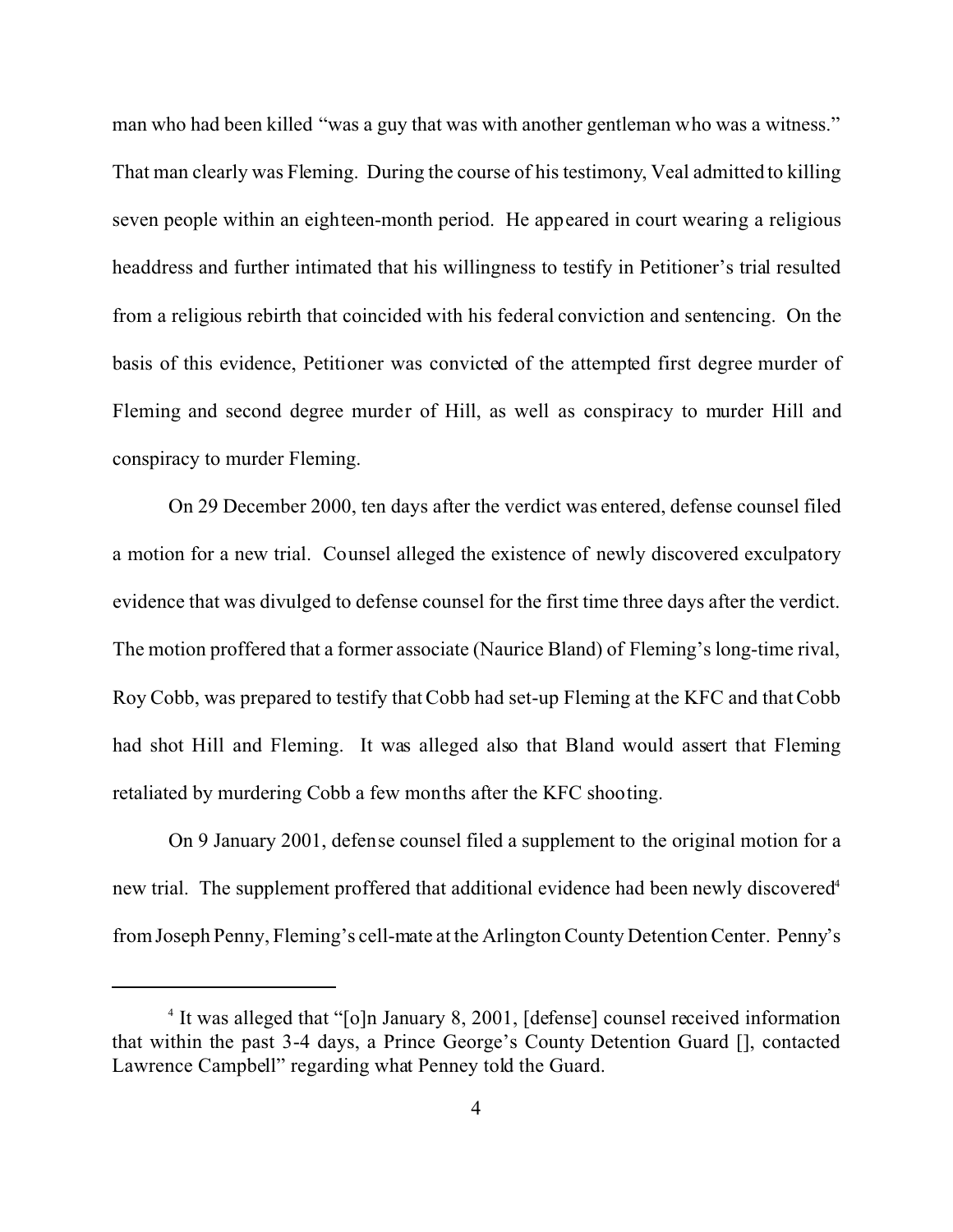sworn statement to defense counsel attested that Fleming had told him he was "set up" by Cobb at the KFC. In response to the motion and supplement, the State filed an "Opposition to Defendant's Motion for New Trial" denouncing the credibility of the Penny and Bland statements, arguing that the new evidence was immaterial, and asserting that defense counsel failed to show that the newly discovered evidence from Penny could not have been discovered by due diligence in time to file with the original motion. Petitioner filed a responsive pleading on 20 February 2001, relying on Maryland Rule 4-331(a)<sup>5</sup> and Maryland Rule  $4-331(c)$ , to support his proffer of the Bland and Penny evidence, respectively. Additionally, Petitioner proffered additional new evidence that Oscar Veal previously had accused falsely another person of murder in an unrelated case.<sup>7</sup> The State responded to the

 $6$  Maryland Rule 4-331(c) provides in relevant part:

(1) on motion filed within one year after the date the court imposed sentence or the date it received a mandate issued by the Court of Appeals or the Court of Special Appeals, whichever is later; . . .

7 During Petitioner's trial, Oscar Veal was cross-examined on the subject of his plea agreement with the government. A copy of the agreement and a twenty page "Information" were entered into evidence. Veal admitted in the Information that he and Derrick Moore killed one Ervon Clyburn. Veal claimed that Moore instructed him to kill Clyburn, indicated to Veal where Clyburn could be found, and transported Veal to the scene of the murder. Petitioner proffered in his reply to the State's opposition that Derrick Moore actually had

<sup>&</sup>lt;sup>5</sup> Maryland Rule 4-331(a) provides: "On motion of the defendant filed within ten days after a verdict, the court, in the interest of justice, may order a new trial."

Newly discovered evidence. The court may grant a new trial or other appropriate relief on the ground of newly discovered evidence which could not have been discovered by due diligence in time to move for a new trial pursuant to section (a) of this Rule: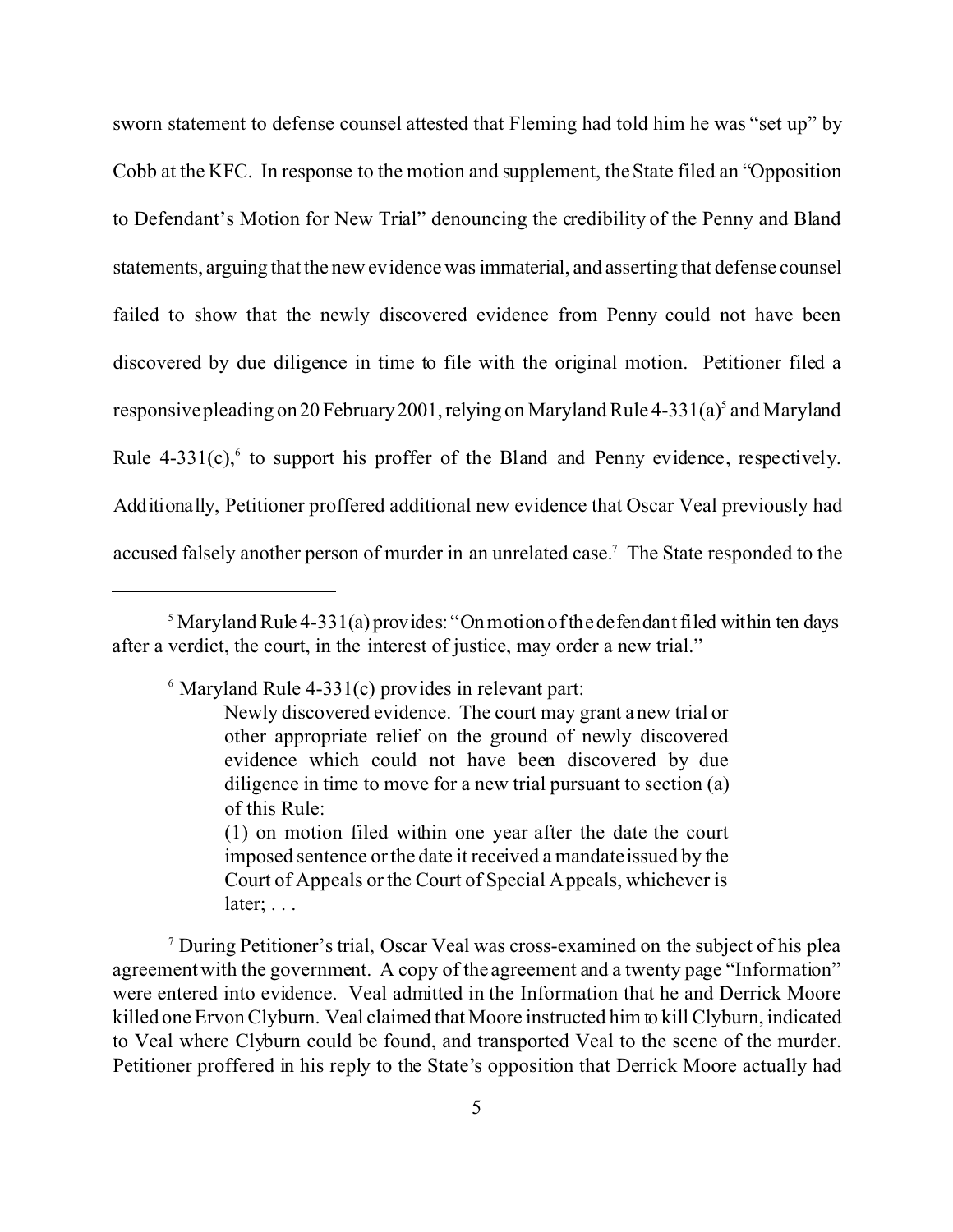allegations concerning Veal's credibility by stating,

nowhere in Oscar Veal's statement to the FBI does he say that Derrick Moore was present when Clyburn was killed. Thus, there is no impeachable evidence against Veal. Assuming arguendo that it is, the law is clear that the evidence must be more than merely cumulative or impeaching in order to be considered newly discovered evidence.

The trial court heard the post-trial motion on 23 February 2001, the same day scheduled for Campbell's sentencing. Petitioner elected not to press further that the Bland testimony would support a new trial, thereby abandoning that contention. Instead, Petitioner relied on the statements of Penny and the new evidence concerning Veal's credibility. In assessing the arguments regarding Penny's sworn statement, the judge stated "I have no confidence in that information. And like I say, it could not be offered for any purpose other than for the possibility of impeachment of Mr. Fleming, and I don't think that it would have had any effect on the verdict of the jury." The judge also was unpersuaded by the additional impeachmentevidence against Oscar Veal as proffered in the second supplement, noting that "[defense counsel was] able to challenge Mr. Veal on the fact that he had committed a

been incarcerated at the time of the murder and therefore Veal must have lied with respect to Moore's involvement in the Clyburn murder. In the Veal supplement to his motion for new trial, Petitioner acknowledged having information, at the time of Petitioner's trial, that Veal had supplied the information about Moore and the murder of Clyburn to the federal authorities. Apparently monitoring Moore's federal charges, Petitioner claimed to have learned initially of Veal's lie regarding Moore from the U.S. Attorney's pleading filed on 6 February 2001 in Moore's federal case. According to that pleading, Moore's counsel had advised the Assistant U.S. Attorney in January 2001 of the fact that Moore was incarcerated at the time of Clyburn's murder.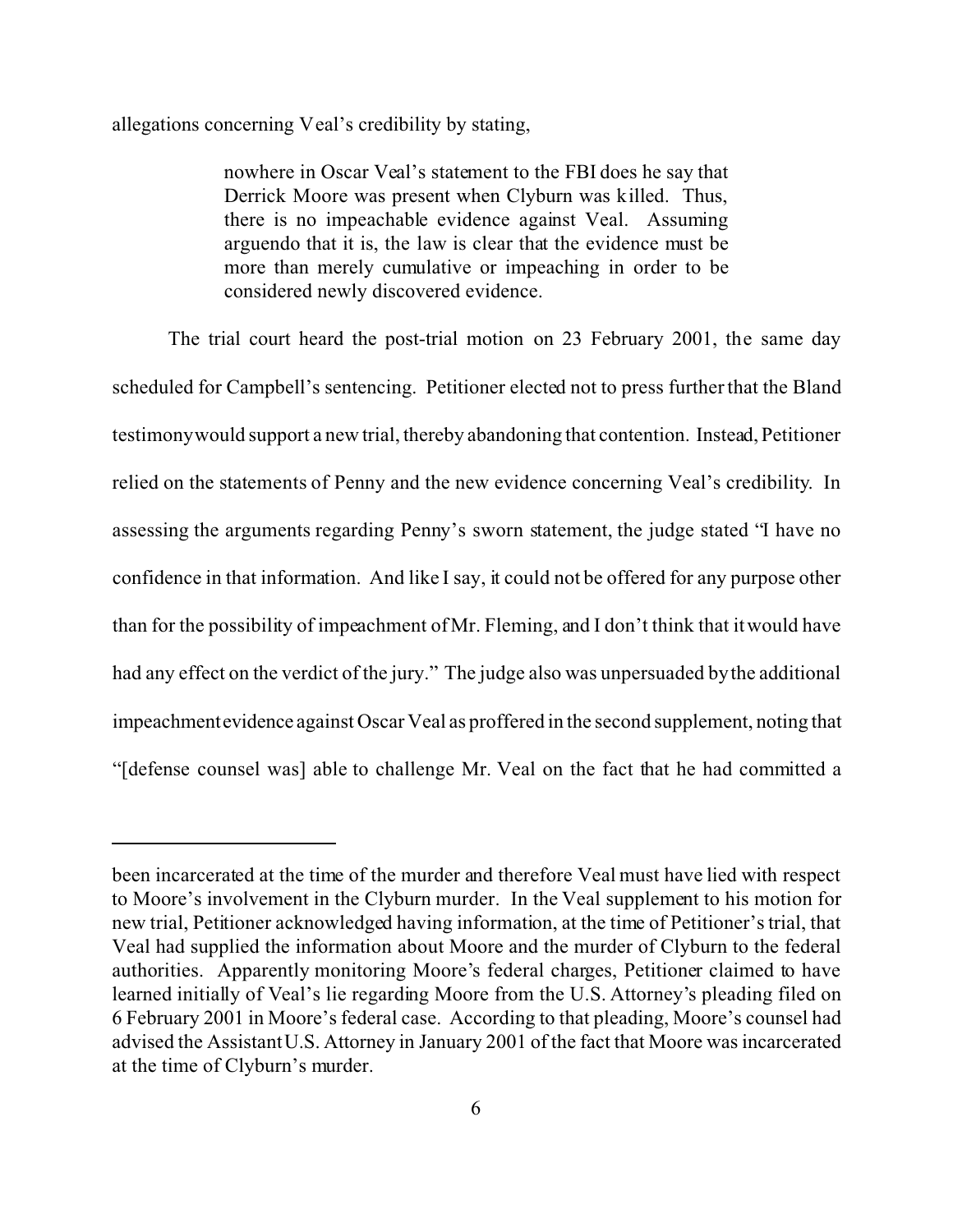number of murders, and what you've just related would just be one more line of impeachment." Thus, rather than conduct an evidentiary hearing regarding the new evidence as to Veal, as requested by Petitioner, the judge denied the motion for a new trial based on the proffer. The State did not press at oral argument on the new trial motion any contention that the trial judge lacked authority under Rule 4-331 to reach and decide the motion based on either the Penney or Veal newly discovered evidence claims.

Campbell appealed to the Court of Special Appeals. The sole issue raised on appeal was whether "the trial court err[ed] in denying appellant's motion for new trial."

Campbell argued to the Court of Special Appeals that proof of Veal's false accusation of Derrick Moore was a type of impeachment different in kind from the impeachment employed at trial concerning Veal's concessions as having committed seven murders.<sup>8</sup> He contended that because proof of his criminal agency in the present case was so weak that the new evidence may have affected the jury's assessment of Veal's credibility resulting in an acquittal. Campbell asserted that the trial judge abused his discretion by denying the motion

<sup>&</sup>lt;sup>8</sup> Campbell did not address the alleged new evidence from Penny in his brief to the Court of Special Appeals. Petitioner later expressly stated in the petition for writ of certiorari to this Court that this case is limited to the newly discovered evidence regarding Oscar Veal. He stated that despite this limitation, the Bland and Penny new evidence would be discussed simply to provide background to the Veal supplement to the motion for new trial. Because the evidence as to Veal is the only ground raised for error in the petition, the Penny and Bland evidence will not figure materially in our analysis. *See* Maryland Rule 8- 131(b) (2000) (stating that "the Court of Appeals ordinarily will consider only an issue that has been raised in the petition for certiorari or any cross-petition and that has been preserved for review by the Court of Appeals"). *See also Gonzales v. State*, 322 Md. 62, 64, 585 A.2d 222, 223 (1991).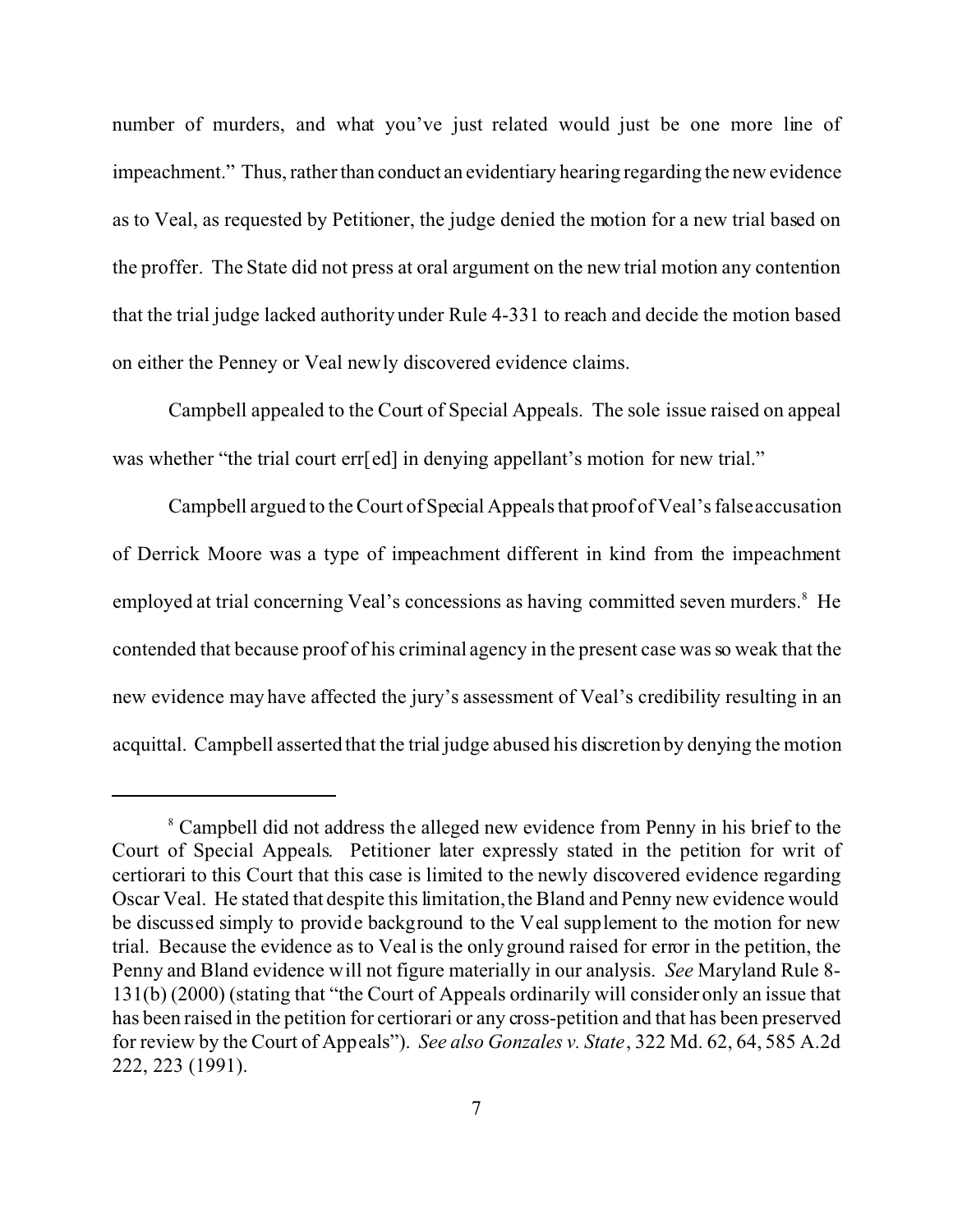for a new trial.

In the intermediate appellate court, the State relied on *Isley v. State*, 129 Md. App. 611, 743 A.2d 772 (2000), to support its argument that *whether* a trial court's discretion is exercised in ruling on a motion for a new trial may be an appealable matter, but *how* a trial court exercised that discretion is not. The State acknowledged that Rule 4-331(c) gives the trial judge discretion to order a new trial on the basis of newly discovered evidence, but contended that such evidence cannot be "merely cumulative or impeaching," but must be material to the issues involved such that there was a "substantial or significant possibility that the verdict of the trier of fact would have been affected." *Yorke v. State*, 315 Md. 578, 588, 556 A.2d 230, 234 (1989). The State alleged that Campbell failed to meet any of the criteria of Rule 4-331(c). Furthermore, the State contended, *inter alia*, that Campbell's motion for a new trial based on newly discovered evidence was untimely because the grounds for a new trial urged in the supplements and in the appellate courts were not presented to the trial court in the initial motion.

The Court of Special Appeals, in an unreported opinion, held that the trial court was without authority to decide Petitioner's new trial motion to the extent it relied on the alleged additional impeachment evidence as to Oscar Veal. The court noted that Rule 4-331 demands literal compliance with filing deadlines and "other formal constraints." The court relied on *Ware v. State*, 3 Md. App. 62, 237 A.2d 526 (1968), to conclude that "[i]t is thus clear that a trial court may not disregard the filing deadline." In that case, Ware filed a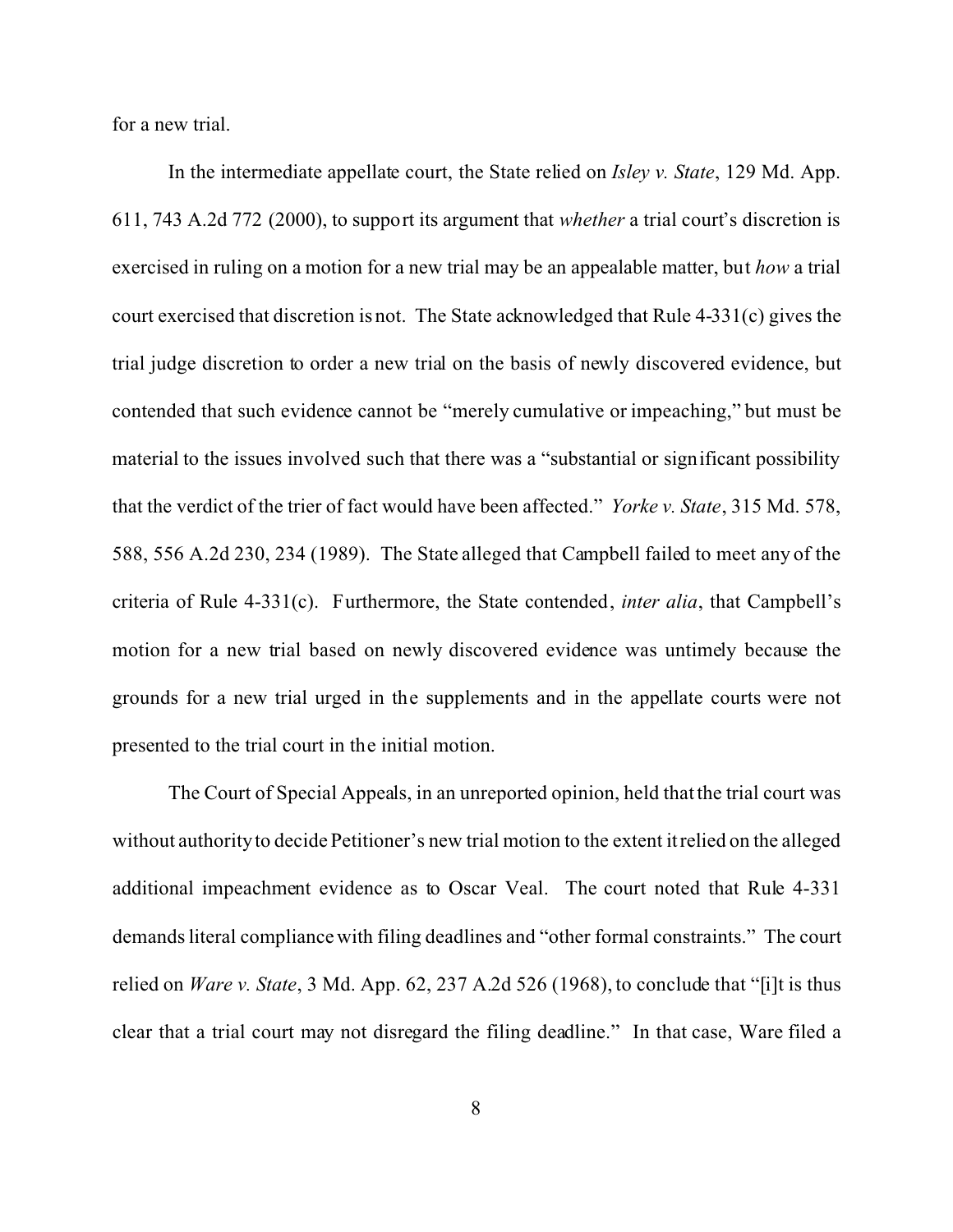timely motion for a new trial pursuant to the precursor to current Md. Rule 4-331. After expiration of the time for filing, Ware filed a second motion for a new trial which raised new grounds that were "not germane to any issue raised in the original motion." *Ware*, 3 Md. App. at 65, 237 A.2d at 528. Counsel for both parties in *Ware* stipulated that the trial court should treat the second motion as an amendment to the first. *Id*. Ware appealed the denial of the second motion and the Court of Special Appeals found that the trial court was without authority to hear the belated motion for a new trial. *Id*. The court stated in *Ware*, and reiterated in its opinion in the present case, that a trial court has "no power to grant a new trial under Rule 759 [now 4-331] except pursuant to a timely motion. We think that the parties by stipulation could not give the court power it otherwise would not have had." *Ware*, 3 Md. App. at 65-66, 237 A.2d at 528. Furthermore, the intermediate appellate court opined that "[n]either do we think a motion for a new trial can be amended in such a manner as to make it an entirely different motion after the time for filing such a motion has expired." *Id*.

The Court of Special Appeals found that the supplement to the motion addressing the new evidence regarding Veal was "not germane" to any issue raised in the original motion and therefore could not be considered "timely" under Md. Rule 4-331(a). Not only did the court find that the supplement as to Veal was filed too late to satisfy section (a), but the court also found that it was filed too early to satisfy section (c) because the supplement was filed two months after the verdict, but before sentencing. The Court of Special Appeals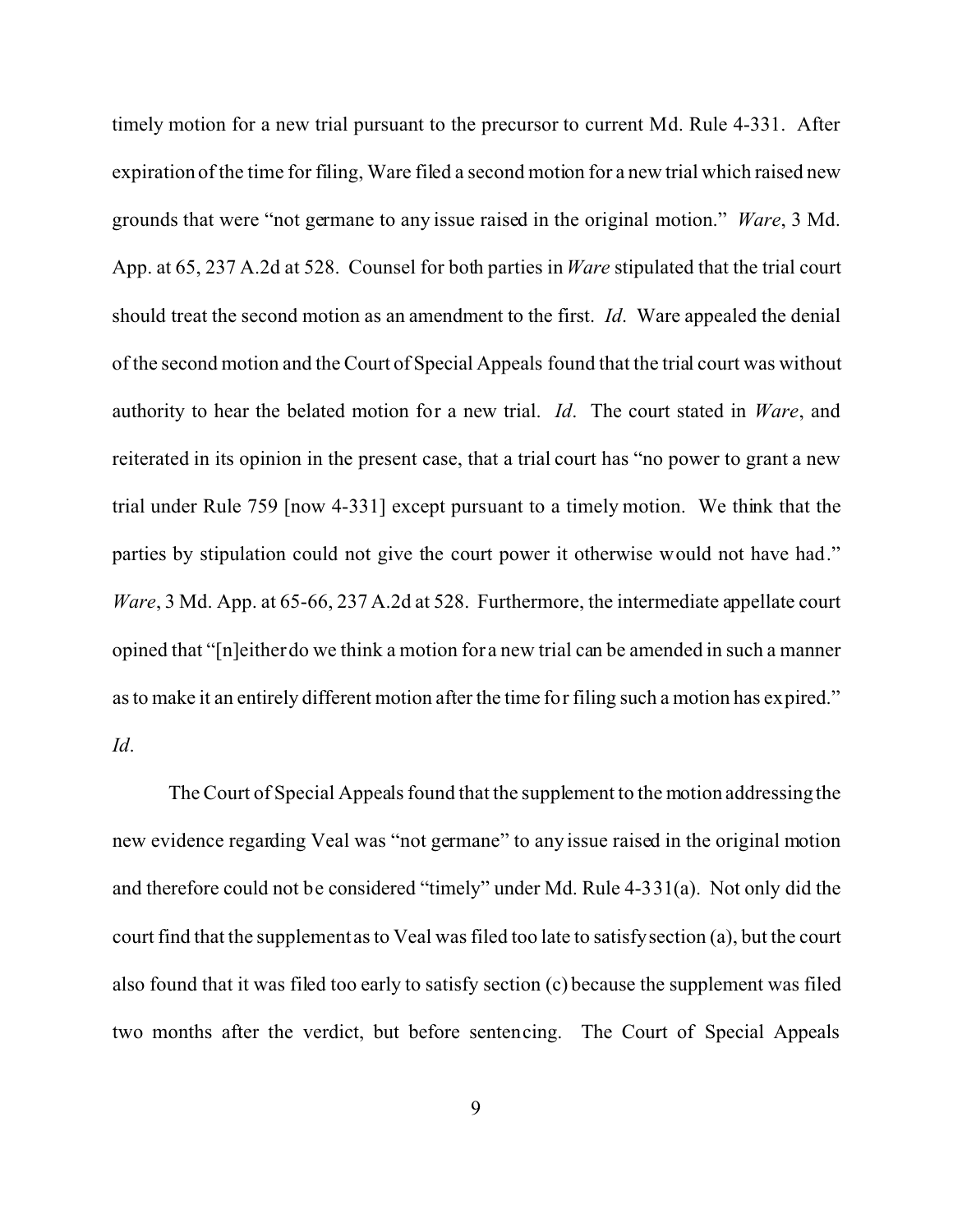concluded that because Campbell's motion for a new trial as supplemented by Veal's proffered testimony was filed too early, the trial judge did not err in declining to hear the evidence proffered by Campbell. The court forewarned that, after the mandate issues in the case, Campbell would have one year to file a motion for a new trial based on newly discovered evidence and, in doing so, will have the "daunting challenge of demonstrating that the newly discovered evidence concerning Veal's credibility was not 'merely impeaching,'" (citing *Love v. State*, 95 Md. App. 420, 433, 621 A.2d 910, 917 (1993)), and if available at trial would have created a "substantial or significant possibility that the verdict . . . would [be] affected." *Id*. at 433-34 (citing *Yorke v. State*, 315 Md. 578, 588, 556 A.2d 230, 231 (1989)).

Campbell sought review of the judgment of the Court of Special Appeals and we granted certiorari to consider the following questions: (1) Did the trial judge have jurisdiction to consider and decide an untimely-filed supplement to a timely filed motion for a new trial? and, (2) If so, did the trial judge err in denying the motion on the merits? 369 Md. 301, 799 A.2d 1262 (2002).

## II.

#### A.

Petitioner's goal is to demonstrate that the trial judge possessed authority to decide the motion grounded on the second supplement, but erroneously denied the motion on the merits. Petitioner argued that once the trial judge's fundamental authority under the Rule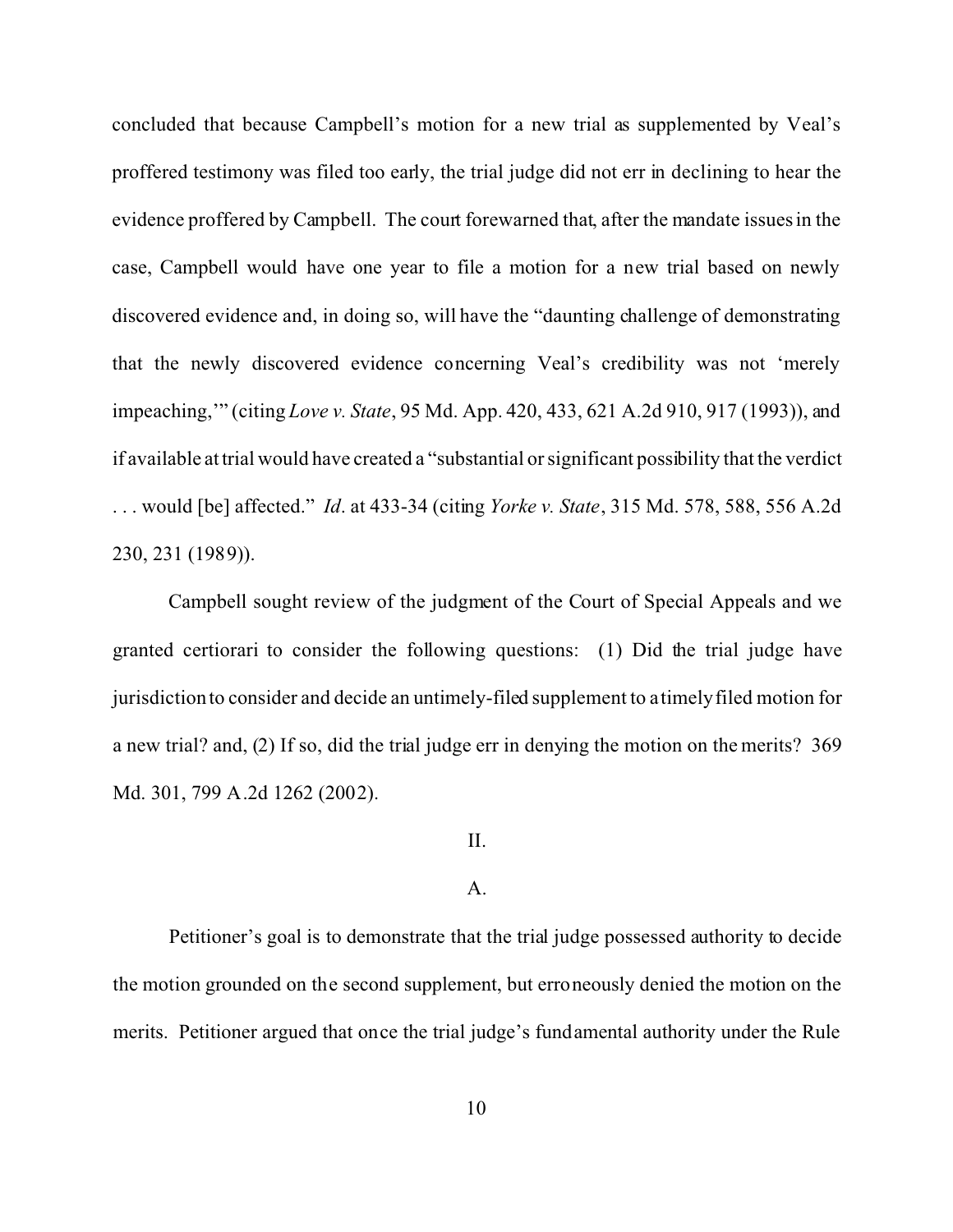was triggered by the timely filed motion for a new trial under Rule 4-331(a), he also possessed discretion to consider supplements to that motion raising substantive additional and new grounds filed before the court acted on the motion, subject only to the State's entitlement to a meaningful opportunity to respond. Petitioner asks us to read Rule 4-331 as providing that when new evidence is discovered between the time the verdict is rendered and before sentence is imposed, and the defendant already has filed an otherwise timely motion for a new trial within ten days of the verdict, but no hearing has been held on the motion, then the trial judge may exercise his or her discretion to hear the motion and its supplement(s) at the motion hearing.

Petitioner's first contention is that nothing in Md. Rule 4-331 restricts the right of the trial judge to consider "out-of-time" supplements to timely filed motions for a new trial. Claiming that the cases relied upon by the Court of Special Appeals in its opinion were inapposite because they did not involve supplements to timely filed motions, Petitioner instead hails another case, *Ware v. State*, 348 Md. 19, 702 A.2d 699 (1997), as more analogous to the present matter. The jury in that death penalty case returned a guilty verdict against the defendant. After the verdict was rendered, but before sentence was imposed, the defendant filed a timely motion for a new trial which counsel sought to supplement with newly discovered evidence regarding a violation of defendant's *Brady* rights.<sup>9</sup> 348 Md. at

<sup>9</sup> *Brady v. Maryland*, 373 U.S. 83, 83 S.Ct. 1194, 10 L. Ed. 2d 215 (1963) (holding that the State has an affirmative duty to disclose exculpatory evidence to the defendant in a criminal trial).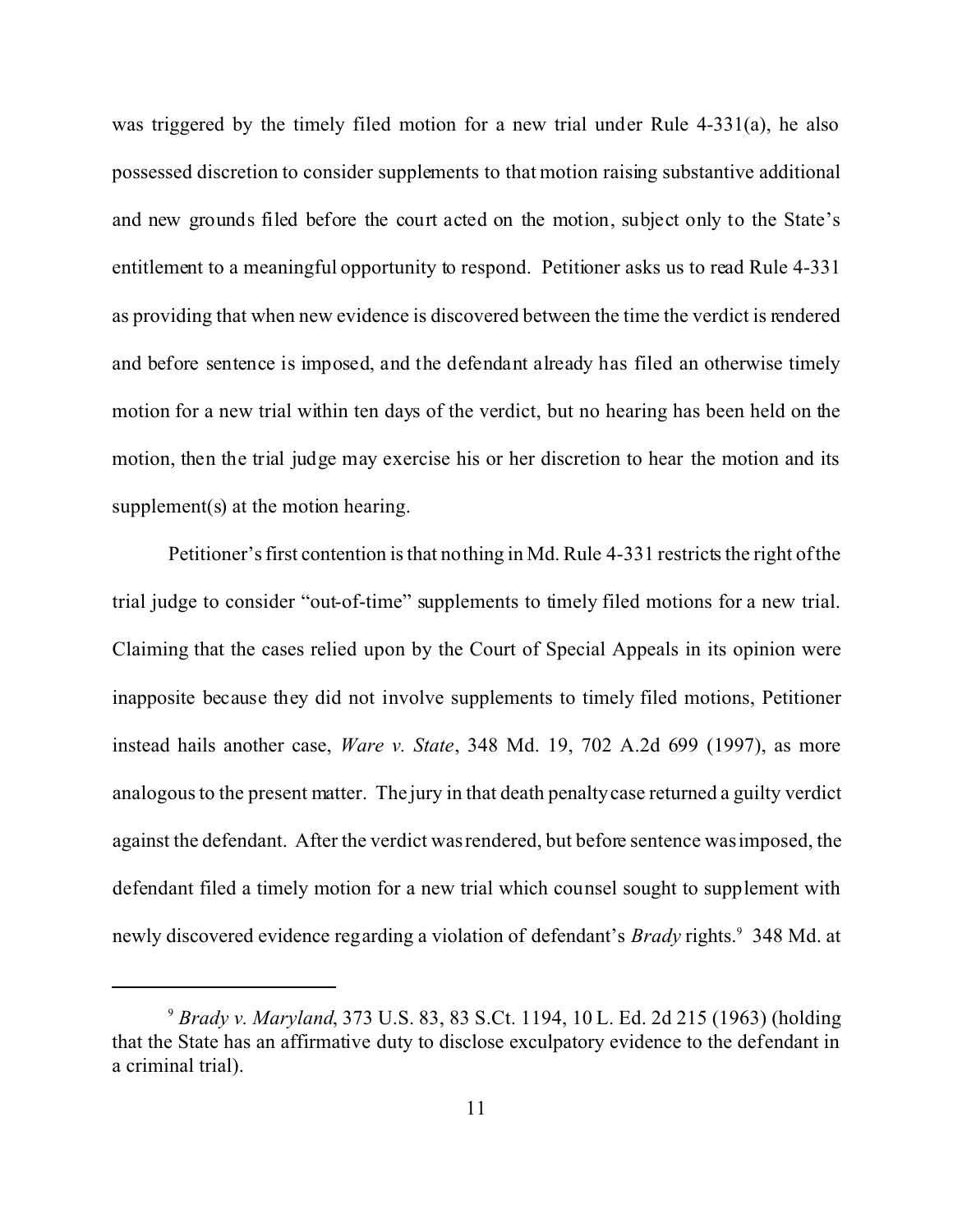34, 702 A.2d at 706. The Circuit Court denied the motion for a new trial after considering both the motion and its supplement. 348 Md. at 35, 702 A.2d at 707. On review in this Court, we considered the merits of the supplement to the motion for a new trial, found error in its denial, and granted the defendant a new trial. 348 Md. at 68, 702 A.2d at 723. Petitioner claims that *Ware* stands for the proposition that a trial judge may exercise discretion to consider supplements to a timely filed motion for a new trial in deciding the motion and contends that if *Ware* was decided correctly the judgment of the Court of Special Appeals in this case necessarily must be erroneous.<sup>10</sup>

Next, Petitioner asserts that the organizational structure of Md. Rule 4-331 supports his contention that the trial judge has discretion to consider out-of-time supplements to a timely filed motion for a new trial. This is so, he argues, because Rule 4-331 creates multiple, grounds-driven deadlines for motions for a new trial:

> (a) Within ten days of verdict. On motion of the defendant filed within ten days after a verdict, the court, in the interest of justice, may order a new trial.

> (b) Revisory power. The court has revisory power and control over the judgment to set aside an unjust or improper verdict and grant a new trial:

> $\dots$  (2) in the circuit courts, on motion filed within 90 days after its imposition of sentence.

<sup>10</sup> One may not tell from this Court's opinion in *Ware*: (1) whether the initial motion for new trial was filed within ten days of the verdict, as provided for in Rule 4-331(a); or (2) when the supplement was filed relative to the filing of the original motion for new trial. Moreover, it does not appear that the State challenged in *Ware*, at any level, the trial court's authority to consider the grounds advanced in the supplement on the same or similar basis as the State now advances in the present case.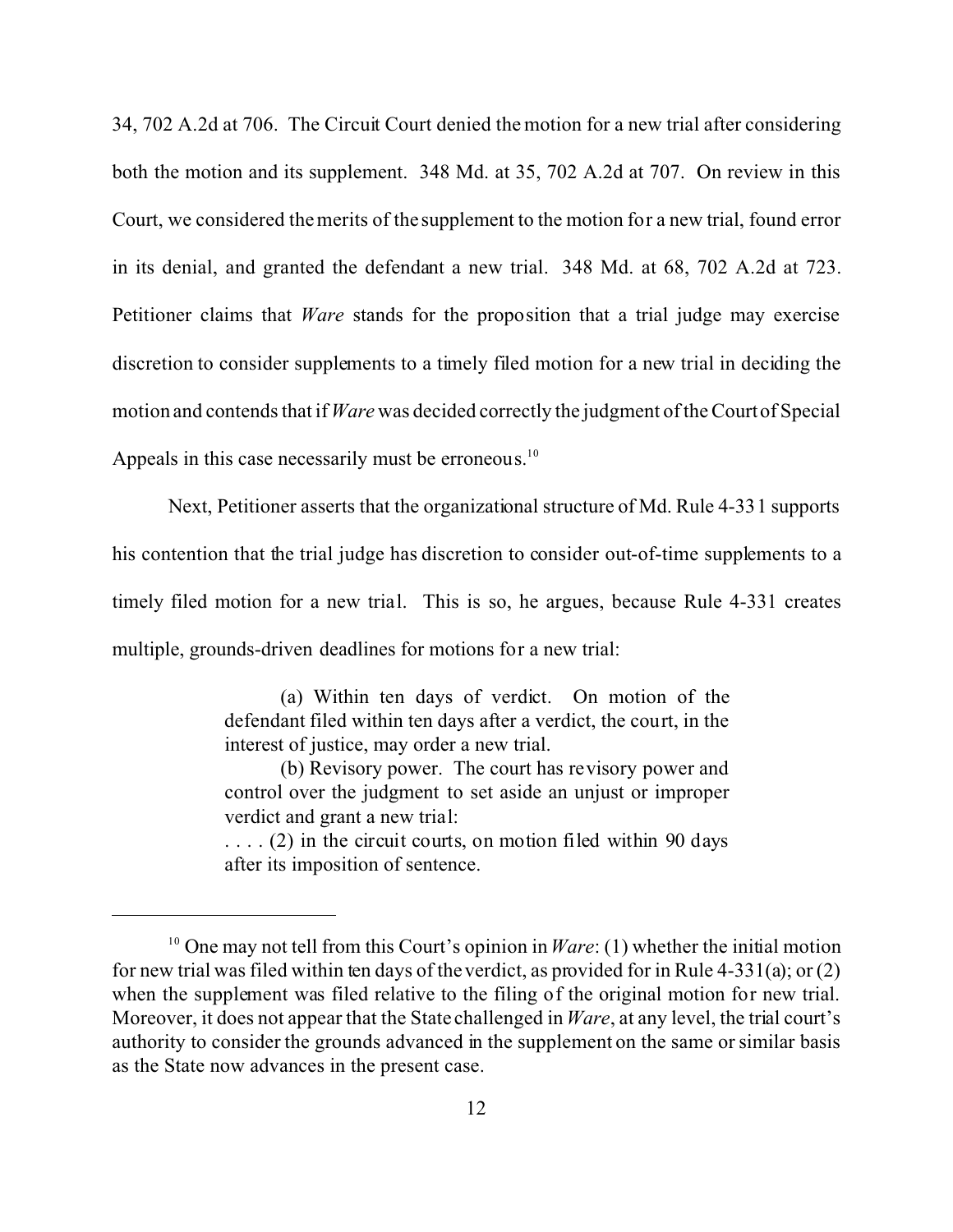(c) Newly discovered evidence. The court may grant a new trial or other appropriate relief on the ground of newly discovered evidence which could not have been discovered by due diligence in time to move for a new trial pursuant to section (a) of this Rule:  $\dots$ .

Petitioner infers from the creation of multiple deadlines that a failure to include in a motion for a new trial filed within ten days of verdict a later discovered ground does not foreclose forever litigation of that additional basis as a ground for a new trial. In this matter, Petitioner expostulates that had the trial judge, in ruling on the motion, refused to consider the supplemental newly discovered evidence as untimely filed, Petitioner nonetheless could file the content of the relevant supplement as a new motion within one year after sentence or one year after an appellate mandate, pursuant to Rule  $4-331(c)(1)$ . Thus, Petitioner argues that the trial judge did not frustrate the purpose of the rule by exercising his discretion to consider the motion and its supplement at a single hearing, $11$  and that by receiving the modestly earlier hearing Petitioner had nothing to gain and instead fostered judicial expediency and efficiency.<sup>12</sup>

 $11$  The fault, if any, contends Petitioner, lies with the practice of deferring sentencing proceedings until after pre-sentence investigations can be completed and deferring hearings on motions for new trials until the day of sentencing. If sentencing more closely followed the verdict the issue presently before this Court would be moot because motions filed after sentencing would be timely per force of Rule 4-331(c).

<sup>&</sup>lt;sup>12</sup> Petitioner also draws an analogy between Rule 4-331 and Maryland Rule 4-345 to support the interpretation of Rule 4-331 as permitting consideration of a timely filed motion supplemented out-of-time, but prior to hearing. Md. Rule 4-345(b) gives a trial judge revisory power over a sentence "upon a motion filed within 90 days after . . . imposition" of sentence. Petitioner alleges that the practice in many circuit courts is to hold a motion for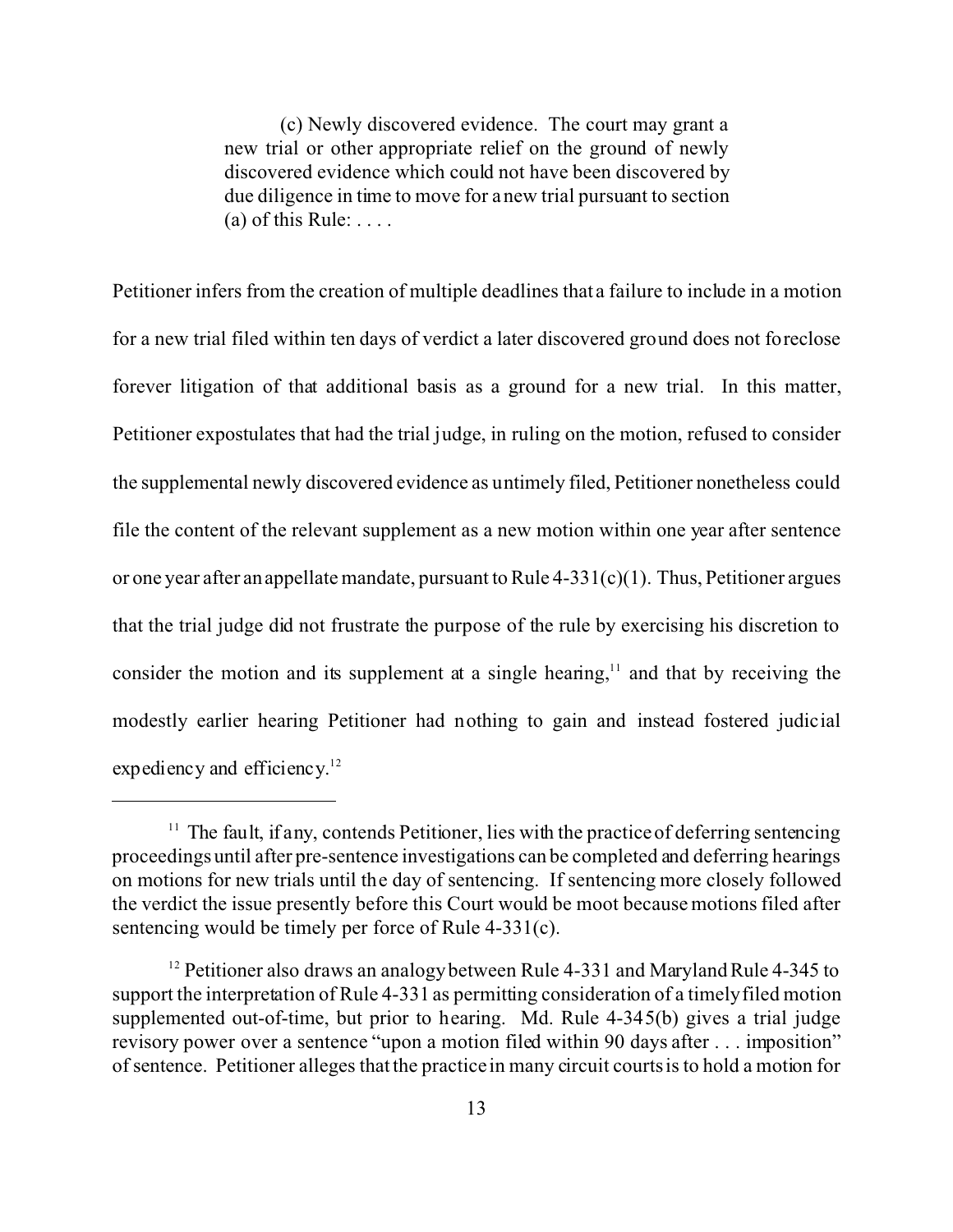Petitioner also relied on cases from other jurisdictions to support his reading of the Rule. Although admitting these cases represent a decided minority view nationally, he directed our attention to cases allowing amendment to motions for a new trial after the filing deadline passed.<sup>13</sup> Petitioner also cites to cases from Florida, Georgia, Indiana, Missouri, and Kentucky that confirm the discretionary power of a trial judge to consider out-of-time amendments to otherwise timely motions.<sup>14</sup>

Petitioner's second main contention is that the trial judge abused his discretion by denying the motion for a new trial on the merits. Noting that the trial judge denied the motion on the basis that the proffered evidence "would just be one more line of impeachment," Petitioner contends that the source language in *Jones v. State*, 16 Md. App. 472, 477, 298 A.2d 483, 486 (1973), relied on by the Court of Special Appeals to conclude that impeaching or cumulative evidence would not justify the grant of a new trial, was dicta and therefore neither binding or persuasive. The *Jones* court employed the pejorative

reduction of sentence and consider it along with supplemental information at hearings after the defendant has served some portion of his sentence and has an institutional record for consideration. Pursuant to Rule 4-345(b), the supplemental information may be considered as long as the motion was timely filed within 90 days after sentencing.

<sup>13</sup> *See McCutcheon v. State*, 261 S.W.2d 329 (Tex. Crim. App. 1953); *Bottom v. State*, 286 S.W. 1091 (Tex. Crim. App. 1926); *Banks v. State*, 186 S.W. 840 (Tex. Crim. App. 1916); *Tores v. State*, 166 S.W. 523 (Tex. Crim. App. 1914); *Kinney v. State*, 144 S.W. 257 (Tex. Crim. App. 1912); *Carusales v. State*, 82 S.W. 1038 (Tex. Crim. App. 1904). Petitioner notes that the Texas cases prompted the Texas legislature to adopt a statute specifying the number of days to amend a motion for a new trial after filing.

<sup>14</sup> *See e.g.*, *Smith v. State*, 158 So. 91 (Fla. 1934); *Kirkland v. State*, 70 So. 592 (Fla. 1915).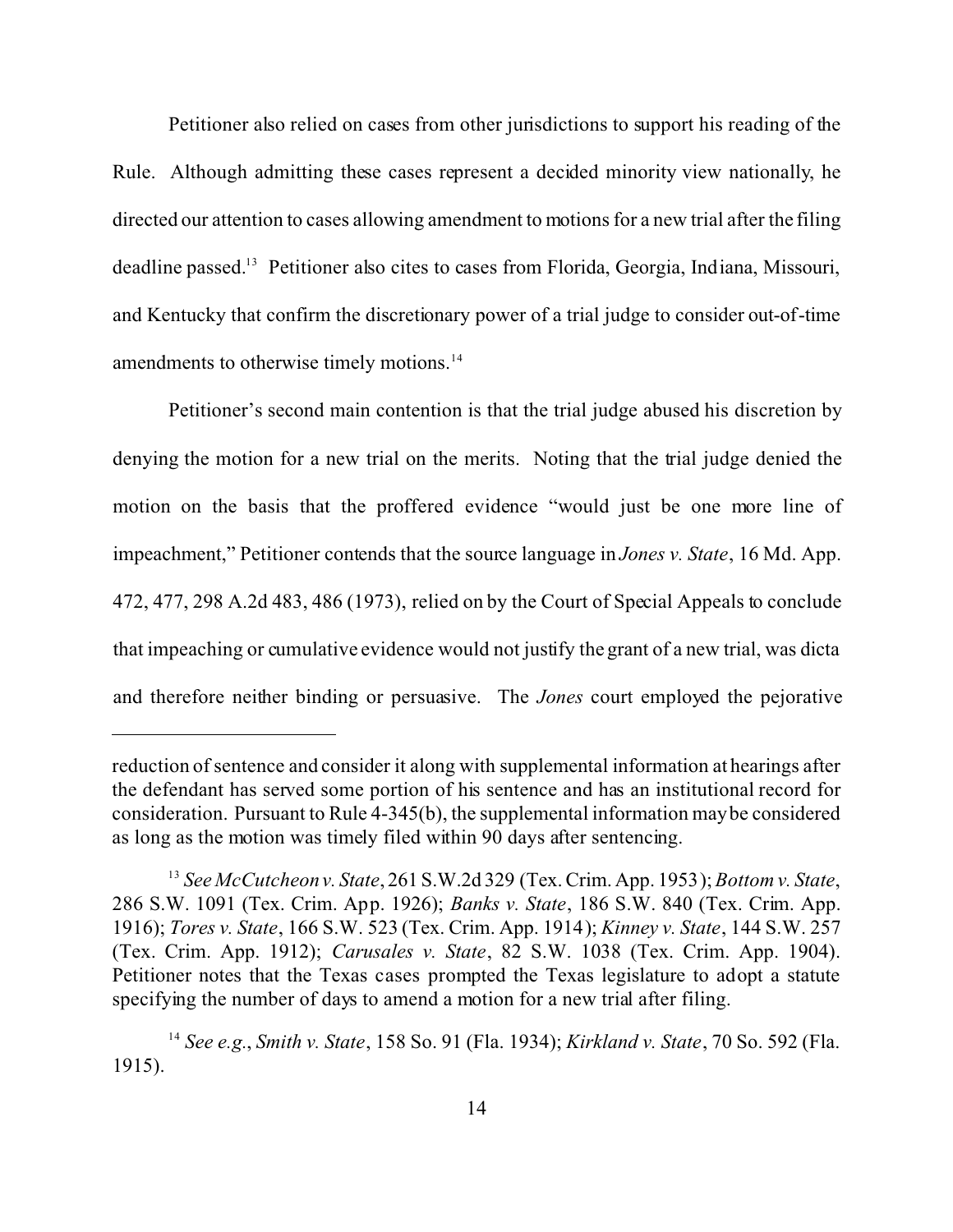descriptive language "merely cumulative or impeaching." Petitioner finds an "obvious difference" between "*impeaching*" and "*merely impeaching*" and concludes that impeachment evidence may sometimes be important enough that its inclusion "may well have produced a different result." *See Love v. State*, 95 Md. App. 420, 433, 621 A.2d 910, 917 (1993) (stating that the law suggests a difference between evidence that is "impeaching" and evidence that is "merely impeaching"). Petitioner asserts this is such a case. The testimony that Oscar Veal had accused Moore falsely of murder may have inspired the jury to distrust Veal's statement that Campbell murdered Hill. Petitioner further contended that to argue "he's [Veal] a murderer, but that doesn't mean he is a liar" is a more tenable jury argument than "he's a liar, but that does not mean he's lying about this." To Petitioner, in a trial with such little demonstrative evidence of criminal agency, this difference is the difference between evidence that is "impeaching" and evidence that is "merelyimpeaching." Petitioner therefore urges us to conclude that the newly discovered evidence as to Veal may well have produced a different result.

Respondent, in turn, argues that the Court of Special Appeals correctly held that the trial court lacked authority to decide an untimely filed supplement that raised a ground not raised in the timely motion for a new trial and, alternatively, that the trial court properly exercised its discretion in denying the motion based on the supplemental grounds. Respondent construes Petitioner's argument as asking us to read additional language into Rule 4-331. In the absence of express language in Rule 4-331, "legislative" history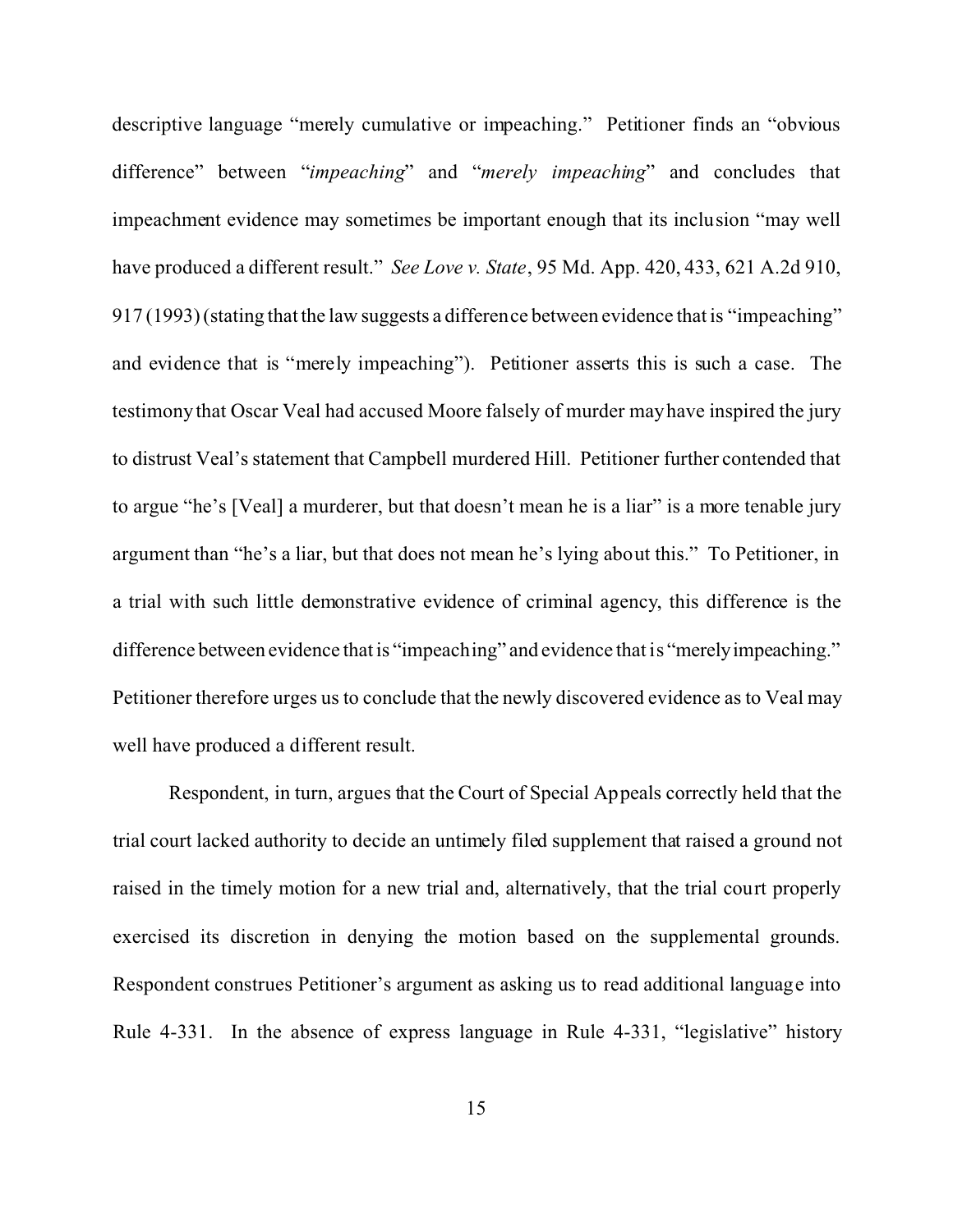supporting such an interpretation of the Rule,<sup>15</sup> or case law supporting such an interpretation, Respondent contends that Petitioner's thesis that trial courts have discretion to consider untimely-filed supplements to a timely filed motion for a new trial is untenable.

Respondent observes that each section of Rule 4-331 provides a deadline for filing a motion for a new trial keyed to the grounds asserted. Section (a) provides the shortest period in which to file, but the broadest basis upon which relief can be granted ("in the interest of justice"). Section (c) provides the longest time period for filing a motion, but has the narrowest grounds for relief ("newly discovered evidence"). *See Love*, 95 Md. App. at 428-29, 621 A.2d at 915. Respondent characterizes the Rule 4-331 filing deadlines as jurisdictional in nature. Noting that Maryland Rule 1-204(a) specifies that a court "may not shorten or extend the time for filing . . . a motion for new trial . . . .," the State reminds us that "the Maryland rules are not merely 'guides' to the practice of law, but are 'precise rubrics' to be read and followed." *See Parren v. State*, 309 Md. 260, 280, 523 A.2d 597, 606 (1987).

The plain language of the Rule, argues Respondent, by providing a timetable for when motions may be filed and what grounds may be considered clearly does not provide for continuing the jurisdiction of a trial court to consider supplements to a motion for a new trial once a particular motion has been filed timely and the time expired for filing that

<sup>&</sup>lt;sup>15</sup> Indeed, we could find but scant "legislative" history of any direct relevance regarding Rule 4-331 or its predecessors, despite recourse to the records of this Court and its Standing Committee on Rules of Practice and Procedure.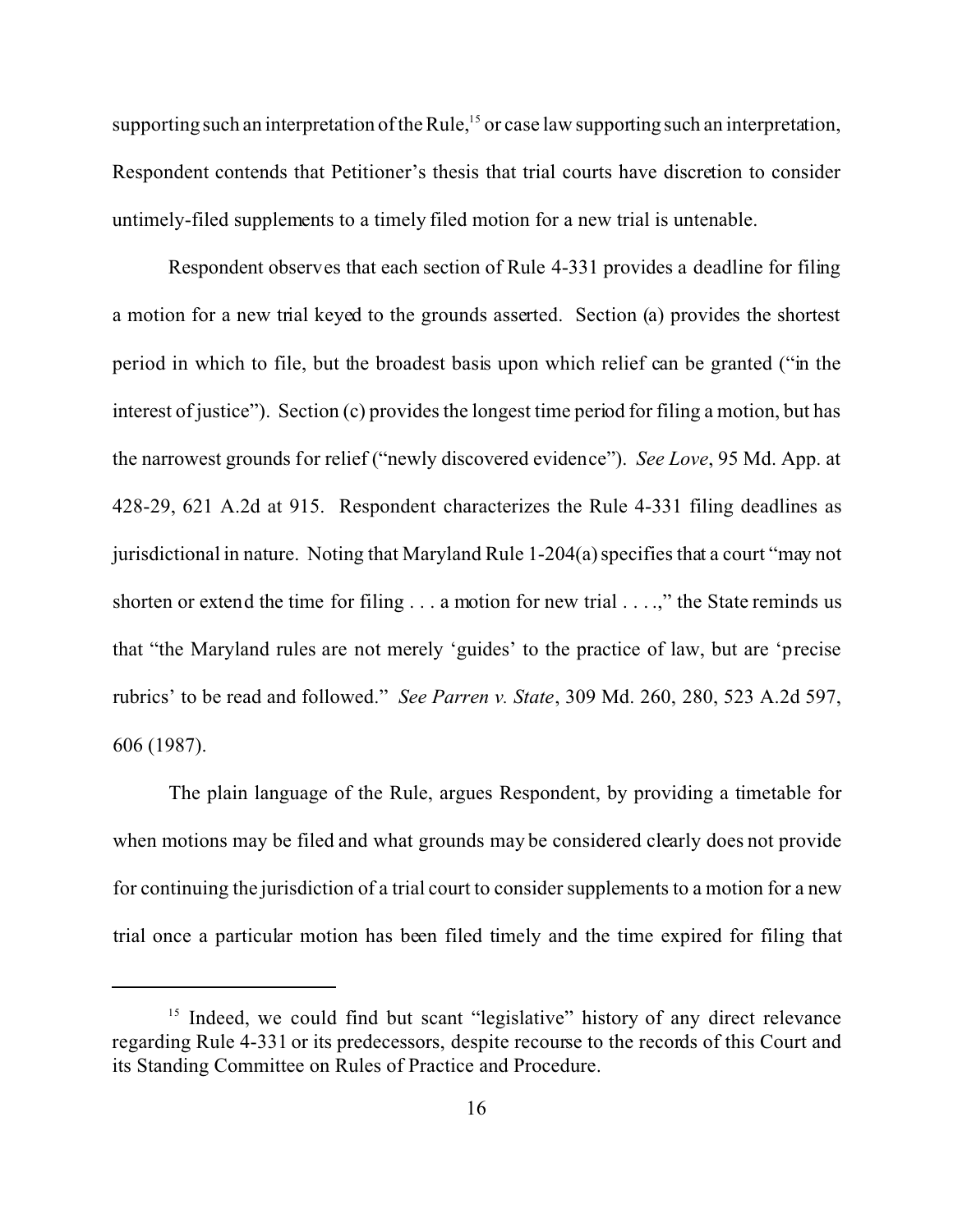category of motion. Although it finds the language of the rule to be clear and unambiguous, Respondent contends that a statute relating to the same subject matter, former Maryland Code (1957, 1996 Repl. Vol.), Article 27,  $\S$  594,<sup>16</sup> may be instructive in interpreting the Rule. Section 594 provided that a hearing on a motion for a new trial shall be heard within ten days of its filing, but it specifically allowed the time for the hearing to be extended by agreement of the parties or by order of court. Respondent contrasts the Legislature explicitly creating the possibility of an extension in section 594 with the lack of explicit language in Rule 4-331 to suggest that the filing deadlines in the Rule cannot be extended for supplements or otherwise.

Respondent commends to us the same cases relied upon by the Court of Special Appeals in its opinion in this case. For example, the State finds sustenance for its views in *Ware v. State*, 3 Md. App. 62, 237 A.2d 526 (1968), discussed supra at 8-9.

Respondent agrees with Petitioner that it is the minority view in our sister states that a timely filed motion for a new trial may be supplemented with new grounds after the time for filing the original motion has passed. The State enunciates that the "government's legitimate interest in finality" and "carrying out punishment in order to promote respect for the law and its procedures" are policy reasons requiring strict adherence to filing deadlines. Bolstered by these policy bases, Respondent urges that Petitioner's claim that the

<sup>&</sup>lt;sup>16</sup> Now codified in Maryland Code (2002), Maryland Crim. Proc., § 6-105, without substantive change.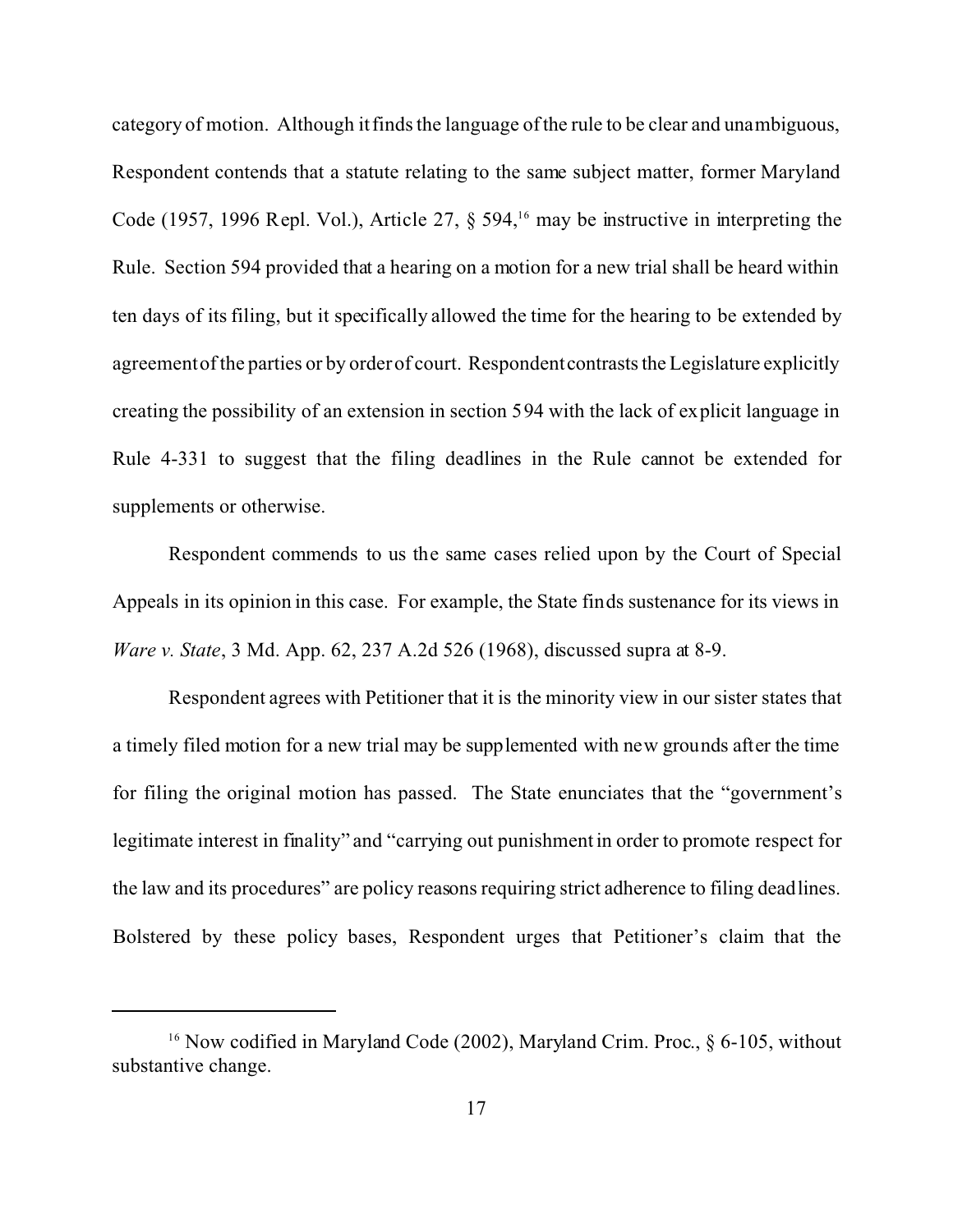supplemental grounds may be brought as a motion for a new trial under Rule 4-331(c) is false. The State perceives that the evidence could have been discovered either before or during trial or within ten days of the verdict, commenting that the information that Moore was incarcerated at the time of Clyburn's murder was information obtainable by the defense throughout trial and, therefore, the evidence does not fall within the limited scope of section (c) of the Rule. Respondent conjures the portent that to accept Petitioner's construction of the Rule would eviscerate the Rule by allowing *any* ground for a new trial to be raised at *any* time prior to the hearing on the motion. Such an interpretation, the State insists, confers jurisdiction where none exists and renders the deadlines in Rule 4-331 meaningless.<sup>17</sup>

The State also argues that even if the trial court possessed the authority to consider the supplement as part of the motion, its denial was a correct exercise of discretion. Respondent urges us to uphold the determination made by the Court of Special Appeals that such evidence as would impact on the credibility of one of the State's witnesses only would be cumulative impeachment evidence and therefore falls short of the standard for the grant of a new trial. The State claims that the evidence proffered in the relevant supplement to the

<sup>&</sup>lt;sup>17</sup> The State also finds fault in Petitioner's analogy between Rule 4-331 and Rule 4-345. Respondent's first critique of the analogy is that pursuant to Rule 4-345 it is the timely filing of the motion that vests the court with authority to reconsider the sentence, whereas in Petitioner's case the supplement was not timely filed and therefore the court would not have authority to decide it as such. Second, Respondent argues that Rule 4-345 contemplates the addition of further sentencing considerations, whereas Petitioner urges on this Court the consideration of wholly new ground for a new trial. According to the State, these differences between Rule 4-331 and Rule 4-345 are significant enough to destroy Petitioner's attempted analogy.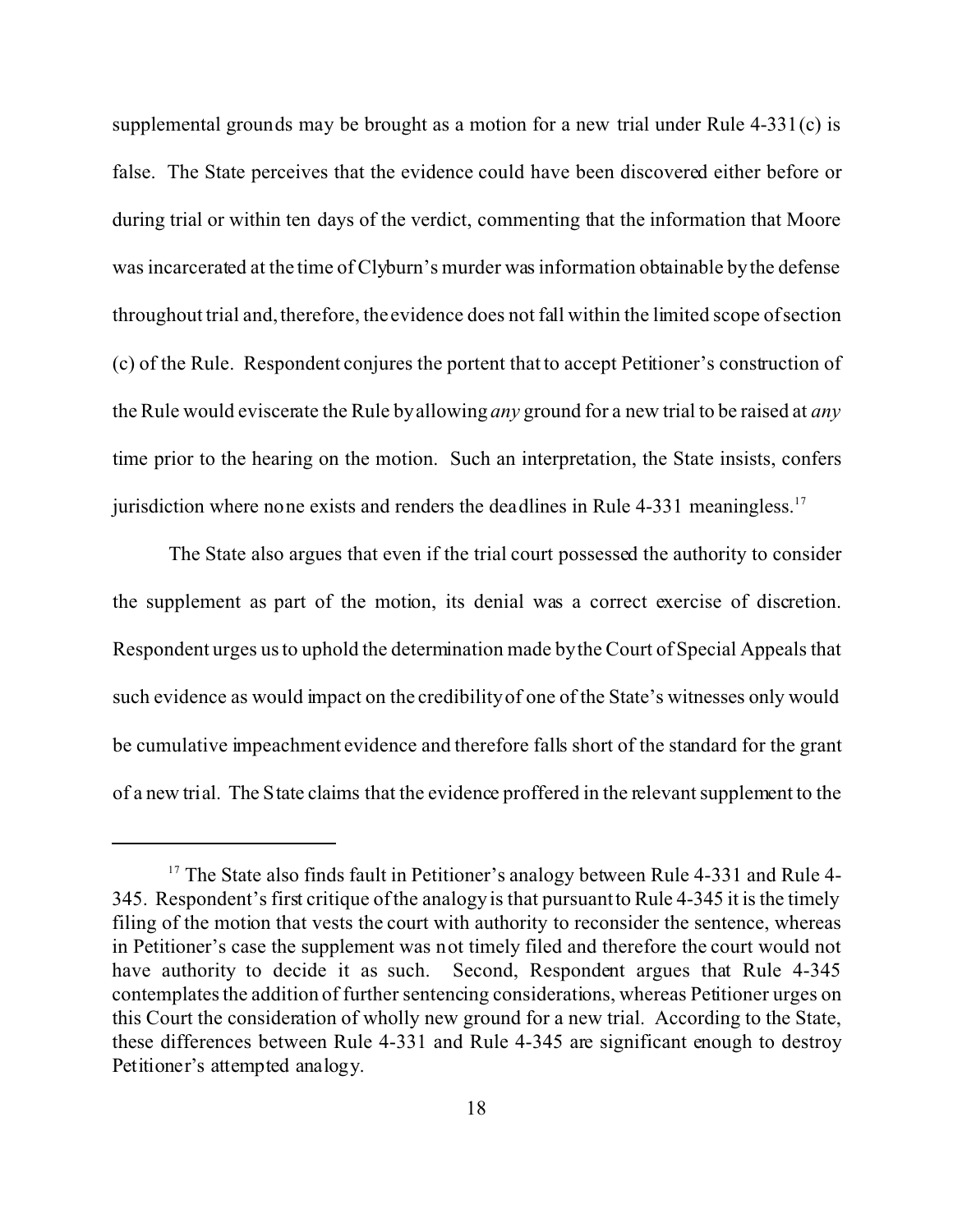motion for a new trial does not meet the requirements for the grant of a new trial, that is: (1) the new evidence is material to the issues involved and not merely cumulative or impeaching, and (2) there was "a substantial or significant possibility that the verdict of the trier of fact would have been affected by the new evidence." *Yorke*, 315 Md. at 588, 556 A.2d at 234-45.

The new evidence regarding Veal, the State says, does not impeach his testimony because the documentation presented by Petitioner failed to show that Veal falsely claimed that Moore was both present at and responsible for Clyburn's death or that the charges were dismissed against Moore because Veal lied. Even if the evidence did impeach Veal, it would be collateral, rather than material, evidence because it only shows that Veal lied about an unrelated matter not bearing directly on the evidence he presented at Campbell's trial. The evidence as to Veal also would be immaterial, according to the State, because it is merely cumulative to the ample impeachment of Veal undertaken at trial. Additionally, Respondent believes that Petitioner failed to demonstrate that the additional evidence created a substantial possibility that the jury's verdict would have been affected. Veal was not a critical witness, according to the State, and Petitioner engages in mischaracterization when he states that there was little evidence of criminal agency in addition to Veal's testimony. The heart of its case, urges the State, lay in the testimony of Fleming and Doris Bryant.

#### B.

This Court long has recognized that a new trial may be granted by the judge in a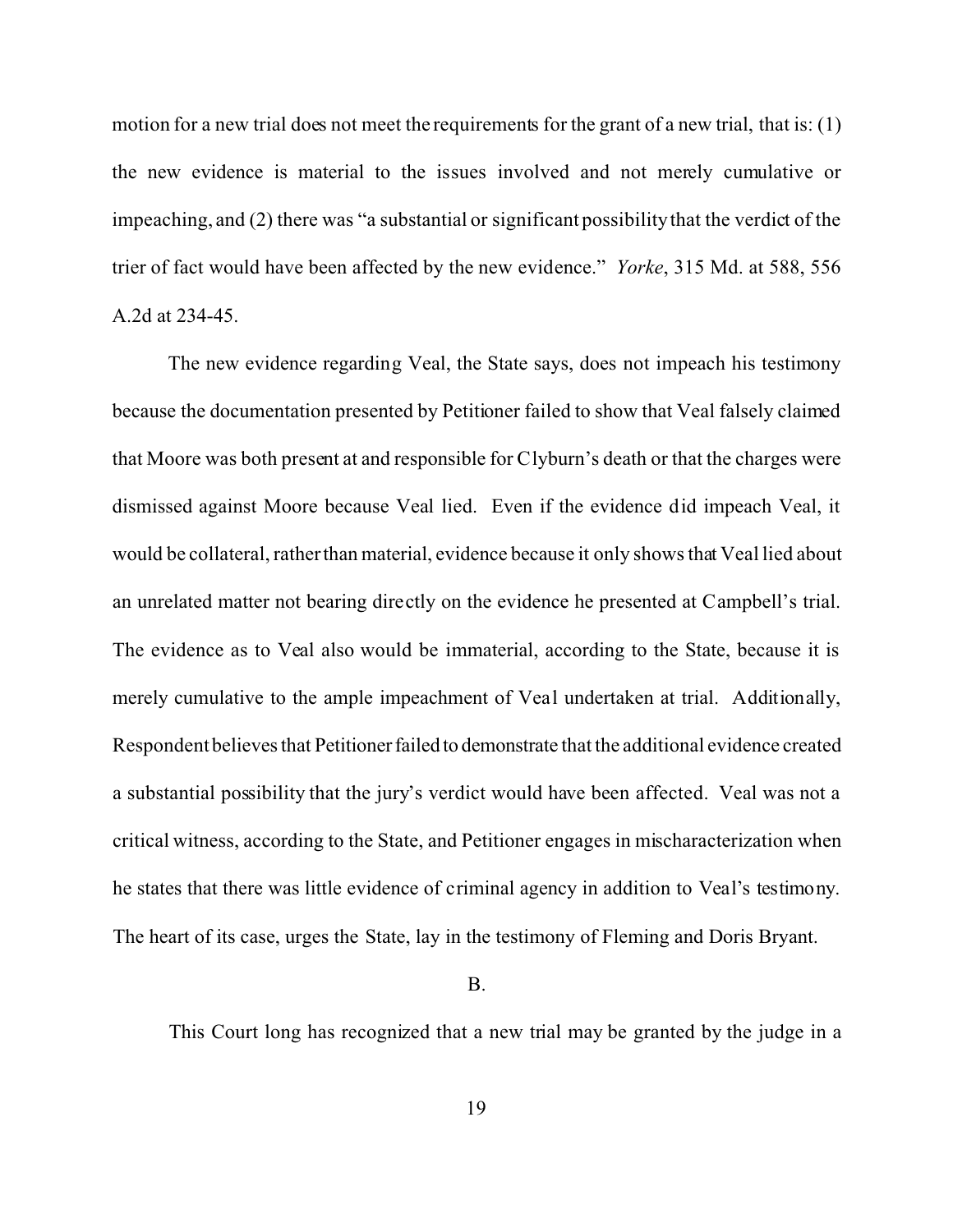criminal case tried to a jury. *See In re Petition for Writ of Prohibition*, 312 Md. 280, 308, 539 A.2d 664, 677-78 (1998) (chronicling the common law origins of the motion for a new trial). Such a motion is regulated currently by the provisions of Md. Rule 4-331. Maryland Rule 4-331 provides for three distinct situations in which a criminal defendant may file a motion for a new trial. The broader the recognized grounds for a new trial, the stricter are the timeliness filing requirements; as the recognized grounds become narrower, the timeliness filing requirements relax somewhat. Section (a) of the rule allows a trial judge to award a new trial if he or she determines it to be "in the interest of justice" and the motion is filed within ten days after a verdict is rendered. Rule 4-331(b) provides the circuit court with the power to set aside an unjust or improper verdict on motion filed within ninety days after imposition of sentence or in cases of fraud, mistake, or irregularity on motion filed beyond ninety days. The narrowest ground for a new trial is provided in section (c). Section (c) permits the court to grant a new trial on the basis of newly discovered evidence "which could not have been discovered by due diligence in time to move for a new trial pursuant to section (a) of this Rule." Section (c) further stipulates, in pertinent part, that such motion must be filed before the later of one year after sentence was imposed or when the trial court received a mandate issued by one of the appellate courts.<sup>18</sup>

The regulatory scheme does not provide any express guidance regarding untimely

 $18$  If the new evidence would show that the defendant is innocent of a capital crime or if the motion is based on DNA evidence which would prove the defendant's innocence the motion may be filed at any time. Md. Rule  $4-331(c)(3)$ .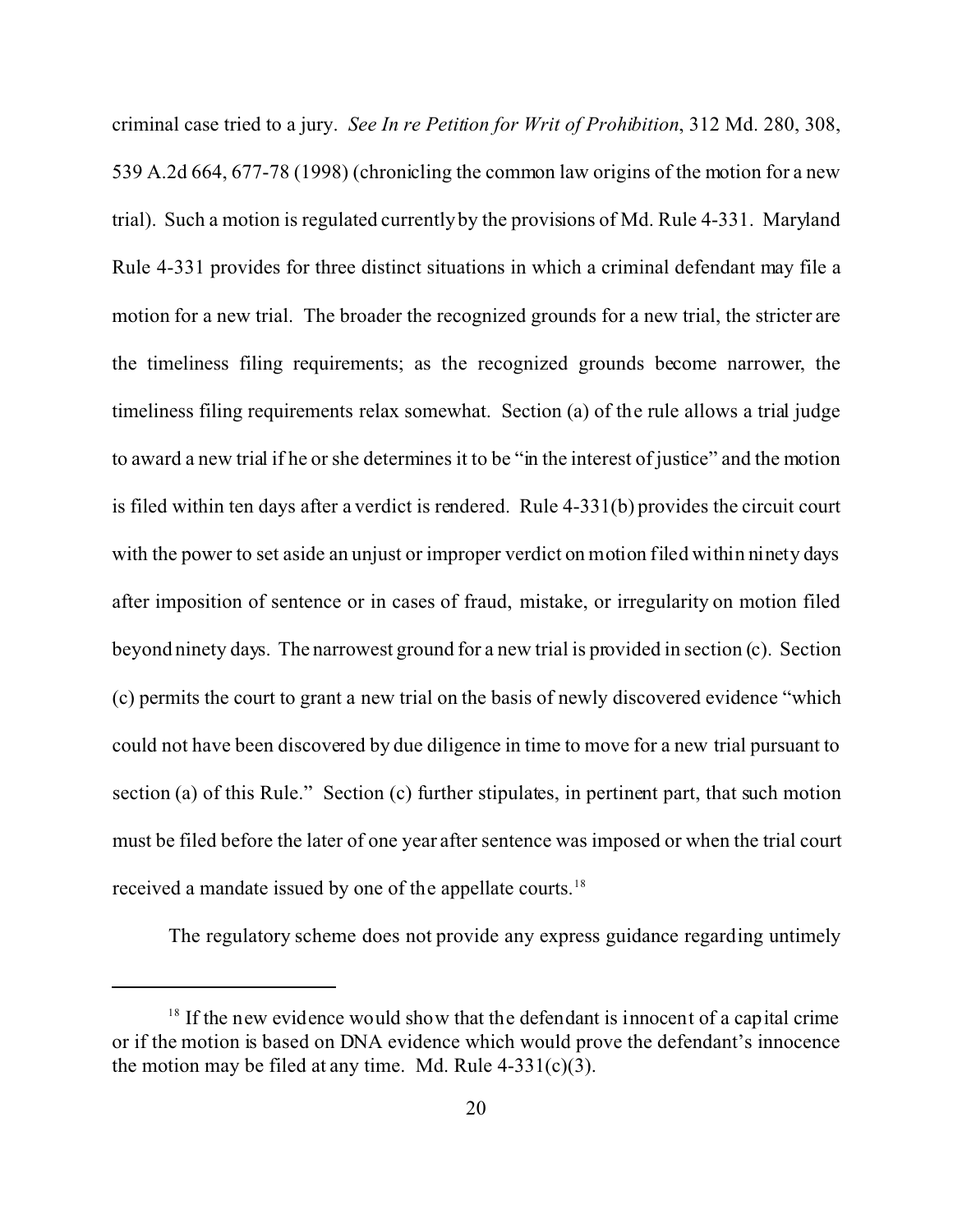filed supplements or amendments to an otherwise timely motion for a new trial. The question presented by Petitioner – whether a substantive supplement raising an additional and new ground, filed outside of the allotted time for filing the motion, but before a hearing on the motion, may be considered by the trial judge together with the grounds advanced in the timely filed motion for a new trial – has not yet been addressed by this Court. The Court of Special Appeals, however, has addressed issues similar to this on at least two occasions, in *Ware v. State*, 3 Md. App. 62, 237 A.2d 526 (1968) and *Love v. State*, 95 Md. App. 420, 621 A.2d 910 (1993). We discussed *Ware* somewhat earlier, supra at 8-9.

In its opinion in *Ware*, the intermediate appellate court relied on *Giles v. State*, 231 Md. 387, 190 A.2d 627 (1963) and *State v. Tull*, 240 Md. 49, 212 A.2d 729 (1965). *Giles* held that a motion for a new trial filed almost one year after conviction was not timely filed pursuant to former Maryland Rule  $567 (1963)^{19}$  and, therefore, it was denied properly. 231 Md. at 388, 190 A.2d at 628. *Tull* presented a similar procedural scenario. In *Tull* we stated that the trial court had no power to grant a new trial pursuant to former Md. Rule 759(a), but instead we treated the untimely filed motion for a new trial as an application for postconviction relief and reached the merits in that way. 240 Md. at 52-54, 212 A.2d at 729-31.

The Court of Special Appeals also addressed Rule 4-331 in *Love v. State*. Love was convicted of armed robbery, among other things, and was sentenced on 4 October 1989. A

<sup>&</sup>lt;sup>19</sup> Rule 567(a) was substantively the same as Rule 4-331(a) with the difference that the former provided three days to file a motion for a new trial while the latter provided for ten days.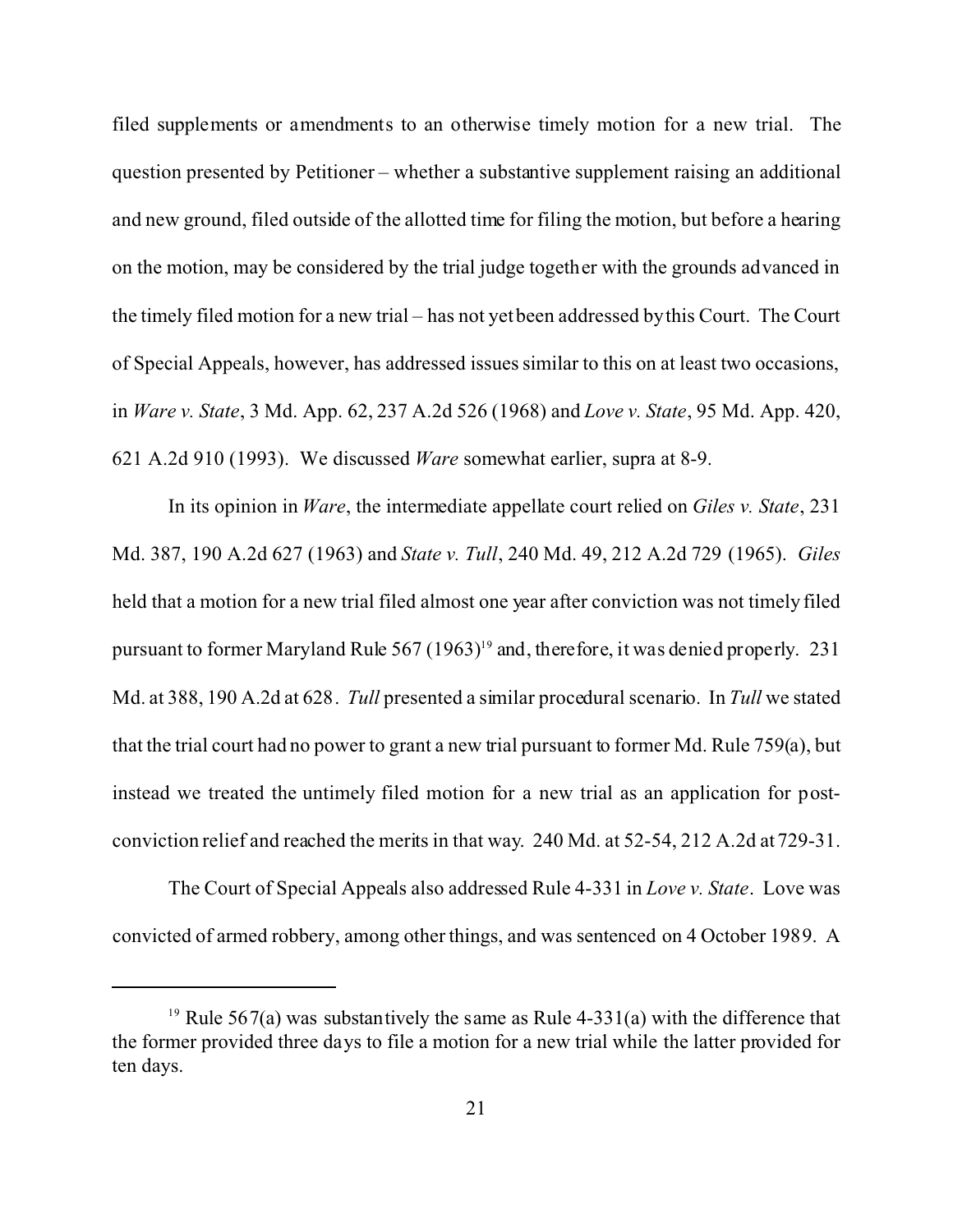motion for a new trial was denied by the trial judge on 14 May 1992. The motion for a new trial alleged the discovery of new evidence which would cast "grave doubt on the jury's verdict that [Love] possessed a deadly weapon and that the convictions . . . represented a serious miscarriage of justice." 95 Md. App. at 424, 621 A.2d at 913. The court based its holding primarily on it's interpretation of the phrase contained in section (c) requiring the newly discovered evidence to be that "which could not have been discovered by due diligence." 95 Md. App. at 429, 621 A.2d at 915. The court applied the *Yorke* test for evaluating newly discovered evidence and found that the new evidence proffered by Love was such that the trial judge's finding that there was an absence of due diligence was within his discretion. 95 Md. App. at 435, 621 A.2d at 918. Addressing the timeliness requirement of section (c), the Court of Special Appeals noted that the "rule calls for literal compliance" and "[t]rial judges, moreover, are not empowered to overlook" the filing deadlines prescribed for motions for new trial. 95 Md. App. at 428, 621 A.2d at 914. Although the issue before the court was disposed of based on an analysis of "due diligence" and what constituted discovery of "new evidence," the Court of Special Appeals said that to accept Love's argument, that the technical requirements of the rule should be overlooked in order to prevent a miscarriage of justice, would render nugatory the requirement that a motion be filed within one year after the later of the triggering events contained in section (c). 95 Md. App. at 438, 621 A.2d at 920.

In similar reasoning, the Court of Special Appeals in the present case, agreeing with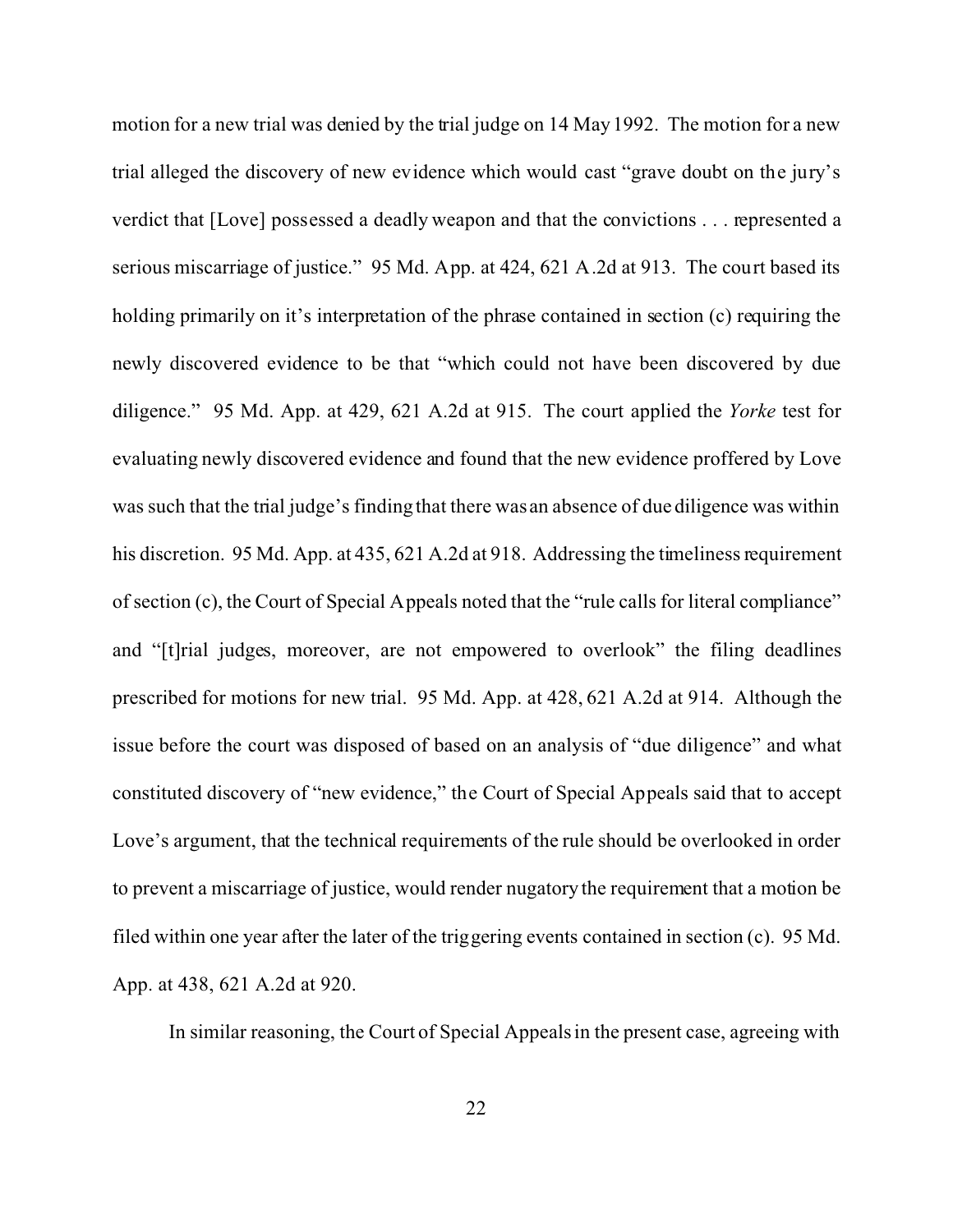Respondent's view, concluded that "Maryland Rule 4-331 demands literal compliance," and found that Petitioner's relevant supplement to his motion for a new trial failed to comply with the filing requirements of Rule 4-331(a) or (c). We agree only insofar as concerns latefiled supplements under section (a). A different result obtains, however, if such a supplement, raising newly discovered evidence as its ground, is viewed as having been filed prematurely under section (c) of the Rule.

As noted *supra*, Maryland Rule 1-204(a) specifically provides that "[t]he court may not shorten or extend the time for filing . . . a motion for new trial." Maryland law and the rules are silent, however, regarding whether "untimely" filed supplements to timely filed motions are to be treated as permissible supplements to the original motion or as separate and discrete motions having to meet the filing deadlines applicable to the particular ground or grounds of the motion.

A few of our sister states have regulatory provisions expressly allowing exceptions to the prescribed filing time limit for supplements filed beyond the deadline for the motion itself.<sup>20</sup> Jurisdictions lacking such regulatory direction on the issue, not surprisingly, are split in their case law interpretations between those allowing "untimely" amendment and those disallowing such amendment.

A majority of jurisdictions reaching the issue hold that a motion for a new trial filed

<sup>20</sup> *See, e.g.*, Florida Rules of Criminal Procedure, Rule 3.590(a) (2002); Georgia Code Annotated § 5-5-40(b) (2002); Tennessee Rules of Criminal Procedure 33(b) (2002); Texas Rules of Appellate Procedure 21.4 (2002).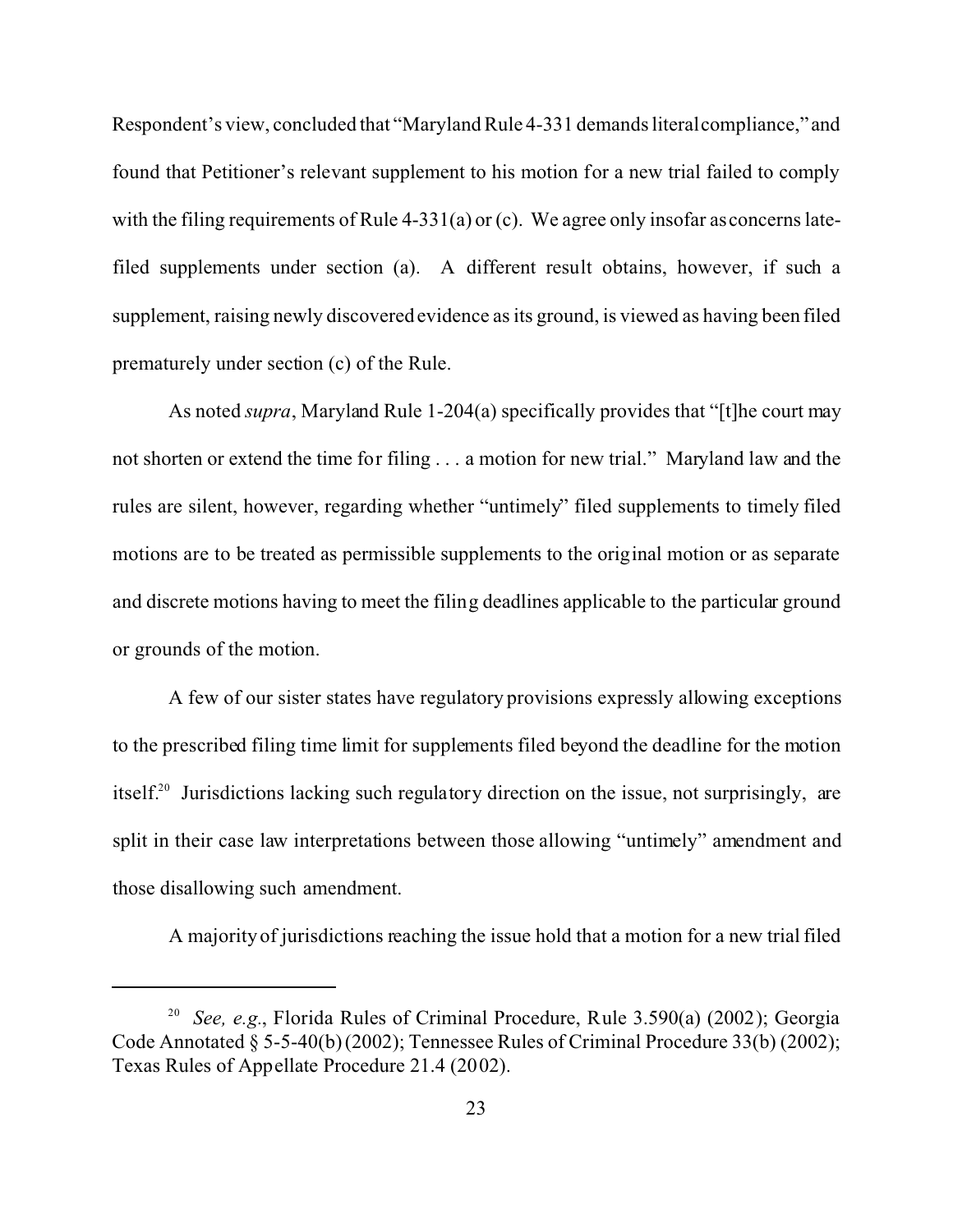in due time may not be amended or supplemented after the filing period.<sup>21</sup> These courts reason that in the absence of a rule or statute allowing such amendment or supplement to a timely filed motion for a new trial there exists no right to supplement a motion and the trial court therefore does not have authority to consider the amendment. *See Missouri v. Gray*, 24 S.W.3d 204, 208-09 (Mo. Ct. App. 2000) (finding that an amendment to a motion for a new trial filed outside the time limit for filing the motion was a procedural nullity and could not form the basis for appellate review); *United States v. Kane*, 319 F. Supp. 527 (E.D. Pa. 1970), *aff'd* 433 F.2d 337 (3d Cir. 1970) (stating that Federal Rule of Civil Procedure 33 was mandatory and the court was without authority to consider untimely filed amendments to a motion for new trial). Amendments must meet the same filing deadlines as the original motion and an "untimely" filed amendment is treated as a nullity and presents nothing to review in these states. *Johnson v. Oklahoma*, 106 P.2d 128 (Okla. Crim. 1940).

The minority view is that a trial court has discretion to permit amendment after the period for filing the motion for a new trial has expired. For example, a Texas appellate court held that the act of holding a hearing on a late filed amended motion constituted leave to file the amended motion, although the trial judge did not expressly give the defendant leave to

<sup>21</sup> *See Parris v. Alabama*, 2002 Ala. Crim. App. LEXIS 252; *California v. Long*, 93 P.387 (Cal. Ct. App. 1907); *Hardy v. Colorado*, 292 P.2d 973 (Colo. 1956); *Delaware v. Halko*, 193 A.2d 817 (Del. Super. Ct. 1963); *Territory of Hawaii v. Witt*, 27 Haw. 177 (Haw. 1923); *Pitts v. Commonwealth of Kentucky*, 13 S.W.2d 1053 (Ky. 1929); *Maine v. Campbell*, 451 A.2d 299 (Me. 1982); *Missouri v. Gray*, 24 S.W.2d 204 (Mo. Ct. App. 2000); *McCoy v. Nebraska*, 193 N.W. 716 (Neb. 1923); *Johnson v. Oklahoma*, 106 P.2d 128 (Okla. Crim. 1940); *Oregon v. McDaniel*, 65 P. 520 (Ore. 1901); *Buckner v. Wisconsin*, 202 N.W.2d 406 (Wisc. 1972); *Bird v. Wyoming*, 241 P. 701 (Wyo. 1925).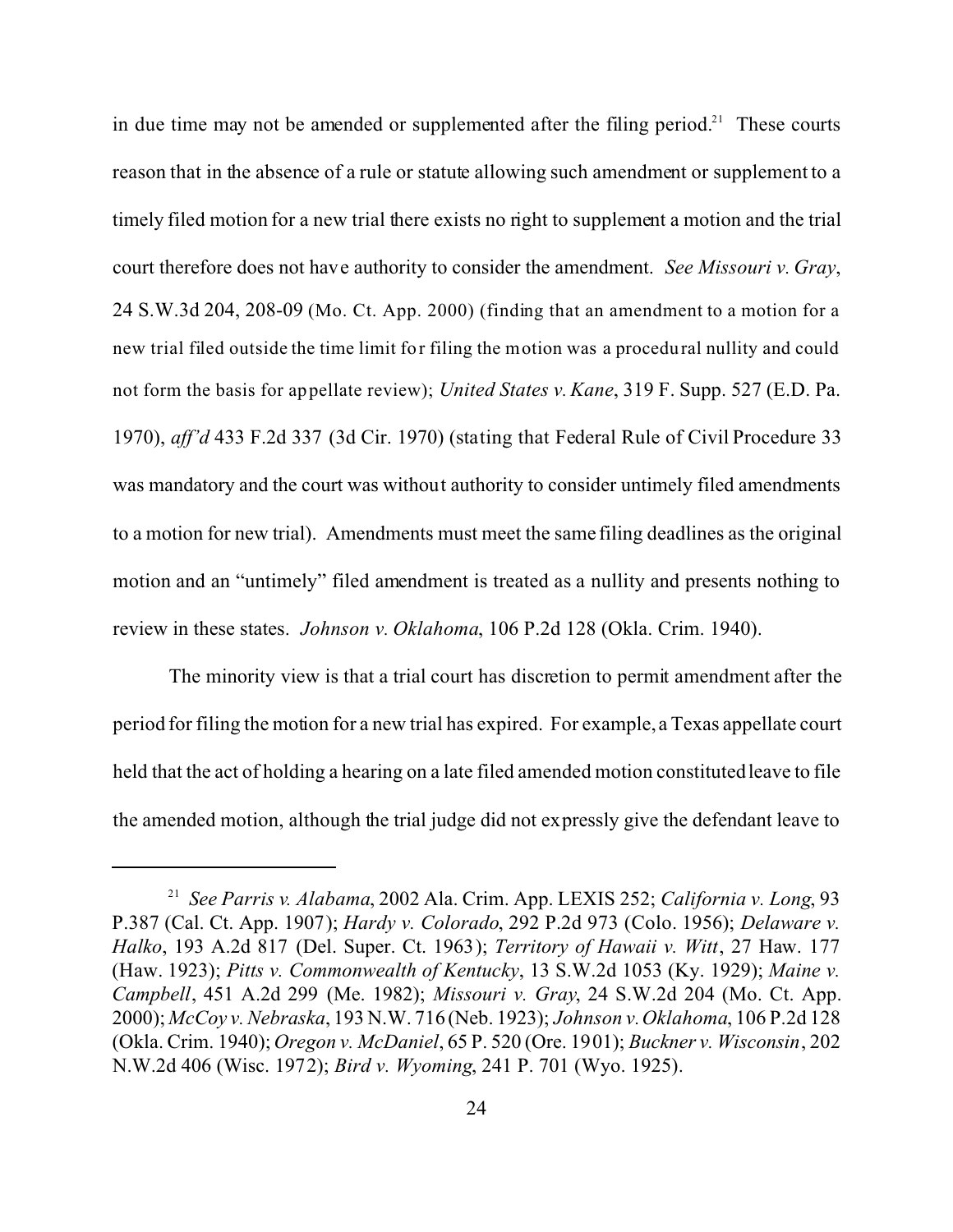file late. *Sweeten v. State*, 686 S.W.2d 680 (Tex. Crim. App. 1985).<sup>22</sup> The Texas court in *Sweeten* based its decision on an interpretation of the relevant statute which provided that "[o]ne or more amended motions for new trial may be filed without leave of court before any preceding motion for new trial is overruled . . . ." 686 S.W.2d at 680. The court found that there was "no reason why appellant could not file a late amended motion for new trial *with the leave of the court*, provided such leave in no way" violated the other relevant provisions of the rule. 686 S.W.2d at 682. Another Texas case stated that whether an amended motion for a new trial should be permitted to be filed after the time allowed by law for filing a motion for a new trial is within the sound discretion of the trial court. *Adaire v. State*, 91 S.W.2d 367 (Tex. Crim. App. 1936).

Even among those jurisdictions allowing an "untimely" amendment to an otherwise timely motion for a new trial there is disagreement whether the trial court may consider an "untimely" amendment that raises grounds for a new trial distinct from those alleged in the original motion.<sup>23</sup>

 $22$  This case was decided prior to the adoption by the Texas legislature of a rule permitting a party to amend a motion for a new trial "without leave of the court" within 30 days after sentencing. *See* n.20, *supra*. The language "without leave" was determined to contemplate that the trial court may give leave to file an amendment outside of that time frame.

<sup>&</sup>lt;sup>23</sup> Some courts hold that a criminal defendant who has filed a timely motion for a new trial may file an amended or supplemental motion after the deadline for filing the original motion has passed if the amendment or supplement is predicated on facts discovered after the expiration of the deadline. *See Grecu v. Indiana*, 120 N.E.2d 179 (Ind. 1954) (finding that it is proper to consider a supplemental motion after the filing period has passed based on the theory that such a motion could be construed as a writ of error coram nobis, although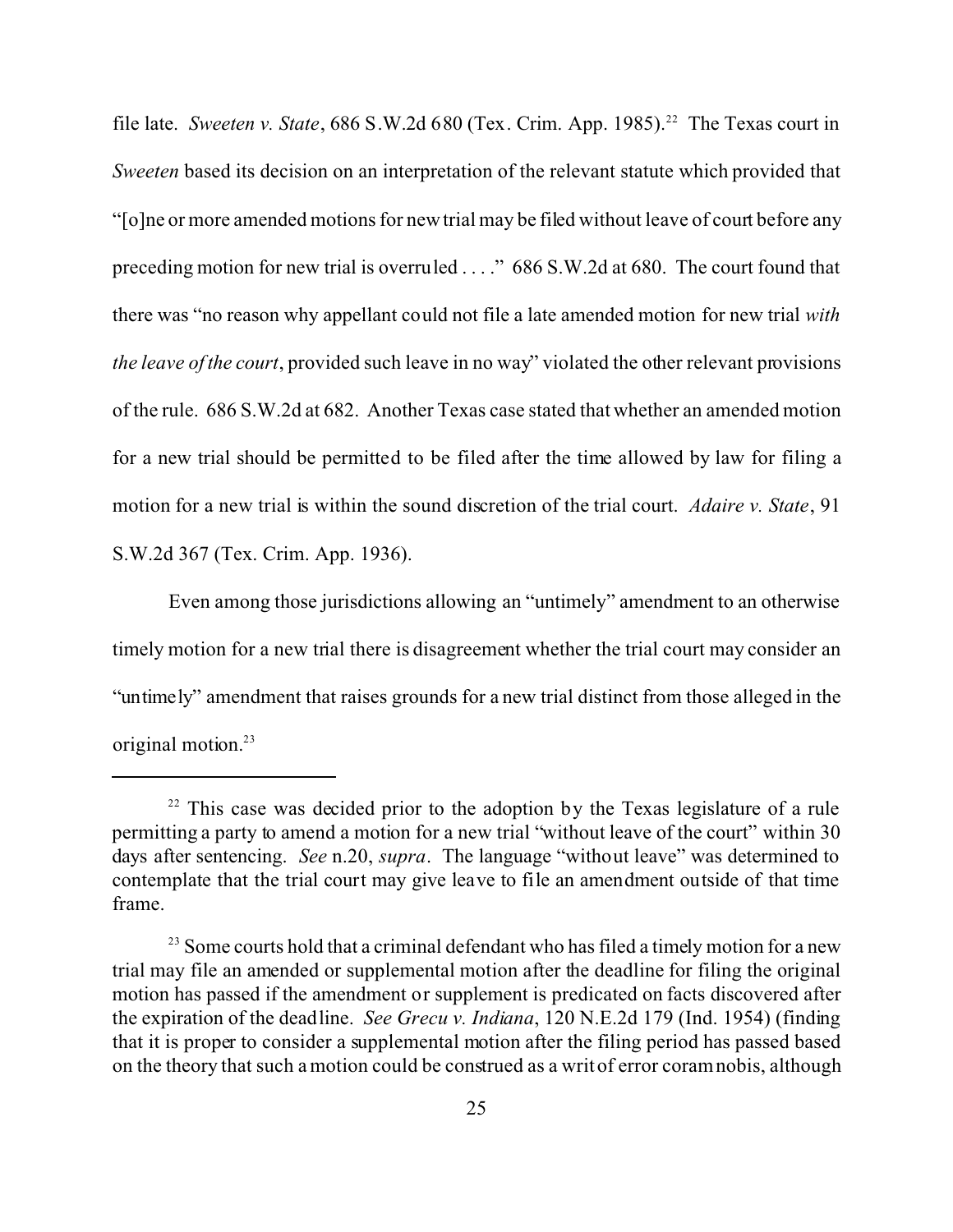The Maryland rule governing motions for a new trial in criminal cases is not intended as a cure-all for every perceived flaw in a trial. It is designed only to allow for correction of certain flaws and is restricted by filing deadlines and other procedural requirements. There is a correlation between the breadth of the grounds that may be discovered and stated for granting a new trial and the length of time permitted for filing motions for a new trial. A defendant has ten days to file a motion for a new trial based on virtually any ground whatsoever pursuant to section (a). The more limited grounds for moving for a new trial, in this case newly discovered evidence, are given a greater time within which to be elucidated. Literal compliance with the time limit established in section (a) is a commensurate and reasonable requirement given the broad basis for moving for a new trial provided in section (a). Likewise, the narrower grounds provided for in sections (b) and (c) are reasonably allowed greater time allowances. The technical requirements of the Rule, however, should not be applied without regard to the purposes driving the Rule.

We conclude that the intermediate appellate court's reasoning in *Love*, *Ware*, and in

not applying that holding to the facts before it); *Sharp v. Indiana*, 19 N.E.2d 942 (Ind. 1939) (explaining that a supplemental motion alleging newly discovered evidence that would warrant the grant of a new trial upon a writ of error coram nobis should be considered by the trial court). Our survey indicates that Indiana is the only jurisdiction explicitly adopting this treatment. A few courts adhering to the minority view have held that "untimely" amendment of a motion for a new trial alleging new evidence not related to the reasons advanced in the original motion for a new trial is impermissible based on the theory that such an amendment is actually a new motion and should be subject otherwise to the filing deadlines established for motions for a new trial. *See, e.g., United States v. Haddock*, 956 F.2d 1534 (10<sup>th</sup> Cir. 1992); *Oddo v. United States*, 171 F.2d 854 (2nd Cir. 1949).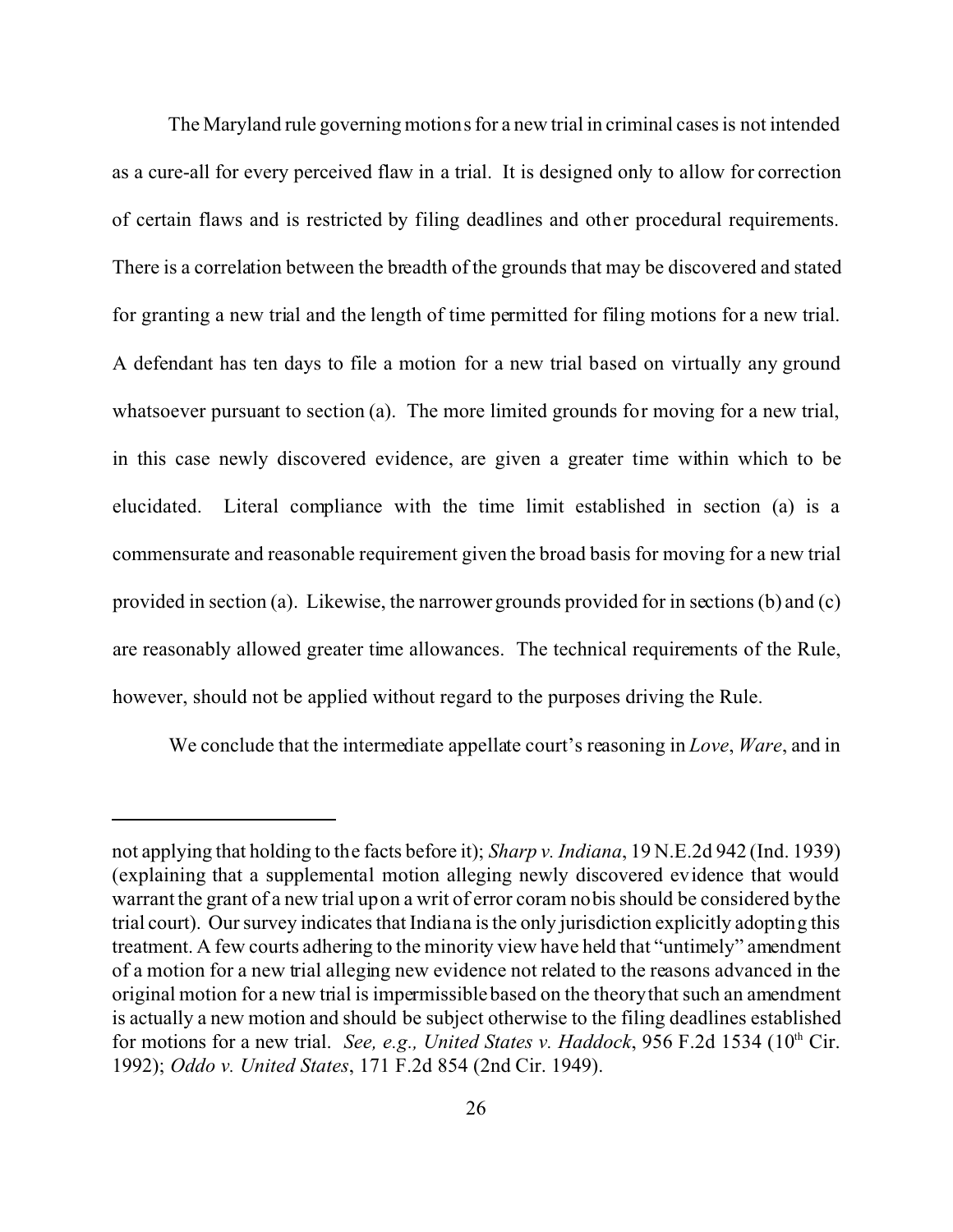the instant case is persuasive generally as to amendments or supplements to an initial motion filed timely under Rule 4-331(a), but which amendments or supplements themselves were filed beyond ten days after the verdict. That is also the view of a majority of our sister states. Our inquiry, however, does not end here.

Campbell argues in the alternative that the Veal supplement may be viewed on its own as a separate motion for new trial under Rule 4-331(c), albeit one filed prematurely before sentencing.<sup>24</sup> Viewed in this light, a significant basis exists to distinguish the present case from *Ware* and *Love* as decided by the Court of Special Appeals. *Ware* and *Love* only considered supplements filed *after* expiration of the applicable filing deadline in the Rule. Similarly, the cases we examined from other jurisdictions addressed late-filed supplements and amendments. All of those courts found that late-filed amendments were nullities because, at the time they were filed, the trial courts no longer possessed authority because final judgments had been rendered and the supplements to the post-judgment motions were filed beyond the time limits allowed by the relevant rules.

In Maryland, a criminal case is complete and disposed of by a trial court when sentence has been pronounced. *Lewis v. State*, 289 Md. 1, 421 A.2d 974 (1980);

<sup>&</sup>lt;sup>24</sup> As noted *supra* at 5-6, the alleged new evidence as to Veal was included in Petitioner's 20 February 2001 filing in the Circuit Court. The Court entertained oral argument regarding these allegations on the morning of 23 February 2001, the same day scheduled for Campbell's sentencing. Also as noted *supra* at 5, n.6, Rule 4-331(c)(1) contemplates, in pertinent part, that a motion for new trial based on newly discovered evidence is to be filed "within one year *after* the date the court imposed sentence. . . ." (Emphasis added).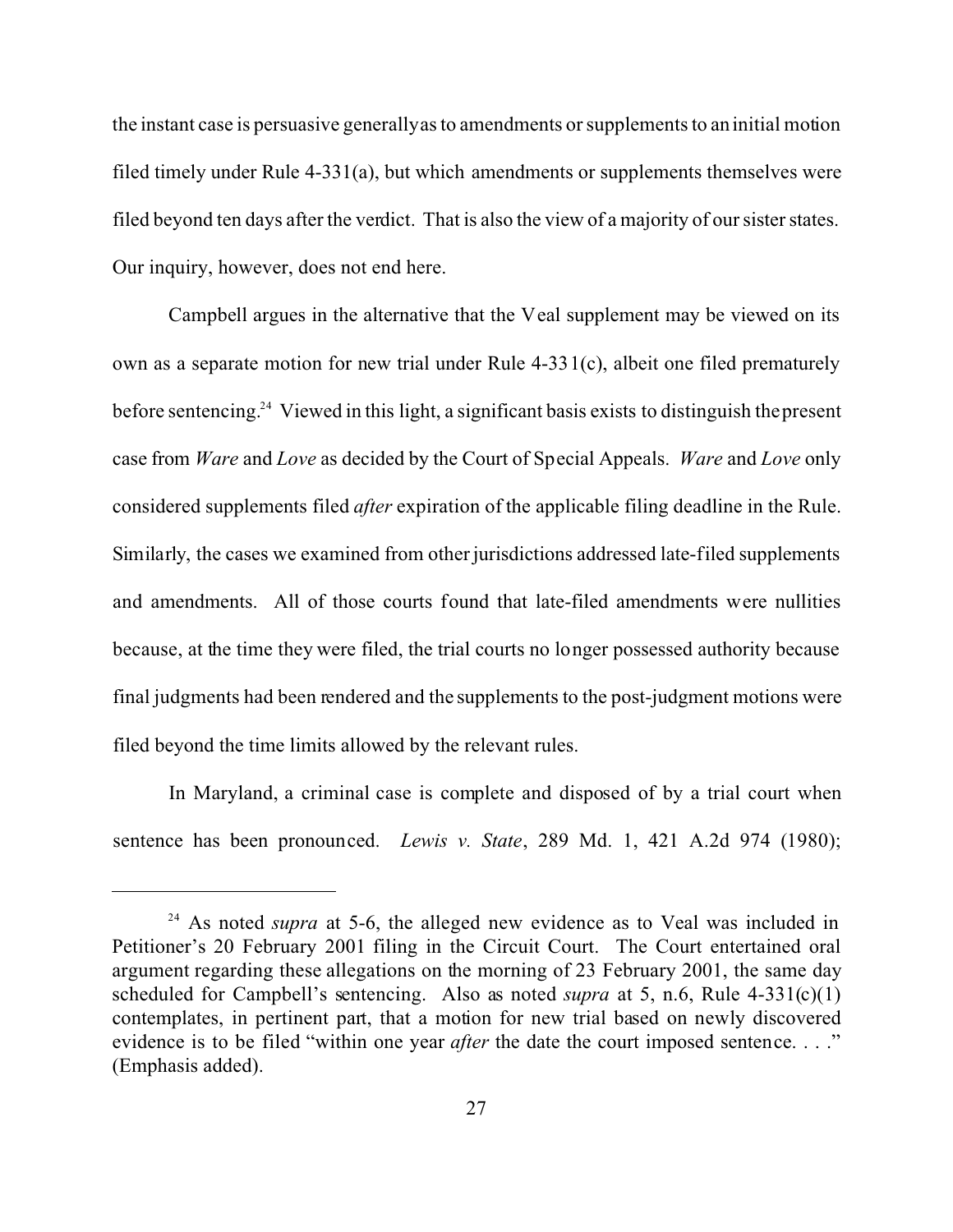*Langworthy v. State*, 284 Md. 588, 399 A.2d 578 (1979). *See* Maryland Code (1973, 2002 Repl. Vol.), Courts & Judicial Proceedings Article, § 12-101(f) (defining "final judgment" as "a judgment, decree, sentence, order, determination, decision, or other action by a court, . . . from which an appeal, application for leave to appeal, or petition for certiorari may be taken"). We stated in *Christian v. State*, 309 Md. 114, 120, 522 A.2d 945, 948 (1987), that an order granting or denying a motion for a new trial may be reconsidered by a trial court at anytime prior to sentencing in a criminal case. The trial court in *Christian* retained jurisdiction over the case because there had been no final judgment entered.

Rule 4-331 was crafted primarily to set content-based *outer* limits on when motions for new trial may be filed. The tolling of the one year period within which to file a motion for new trial based on newly discovered evidence described in section (c) of the Rule does not begin until sentencing. By establishing sentencing as the starting point for the one year period, however, the Rule does not divest the trial court of its pre-sentencing fundamental jurisdiction over the case; instead, the purpose of establishing the limit is to allow projection of an end to the litigation and establishes a point at which the trial court no longer has authority over a matter. That the language invests the court with authority to consider motions for a new trial within one year after sentencing does not mean the court does not have authority to consider such a motion prior to sentencing when no final judgment has been entered.

When a motion for new trial under section (c) is filed prematurely, it may hasten the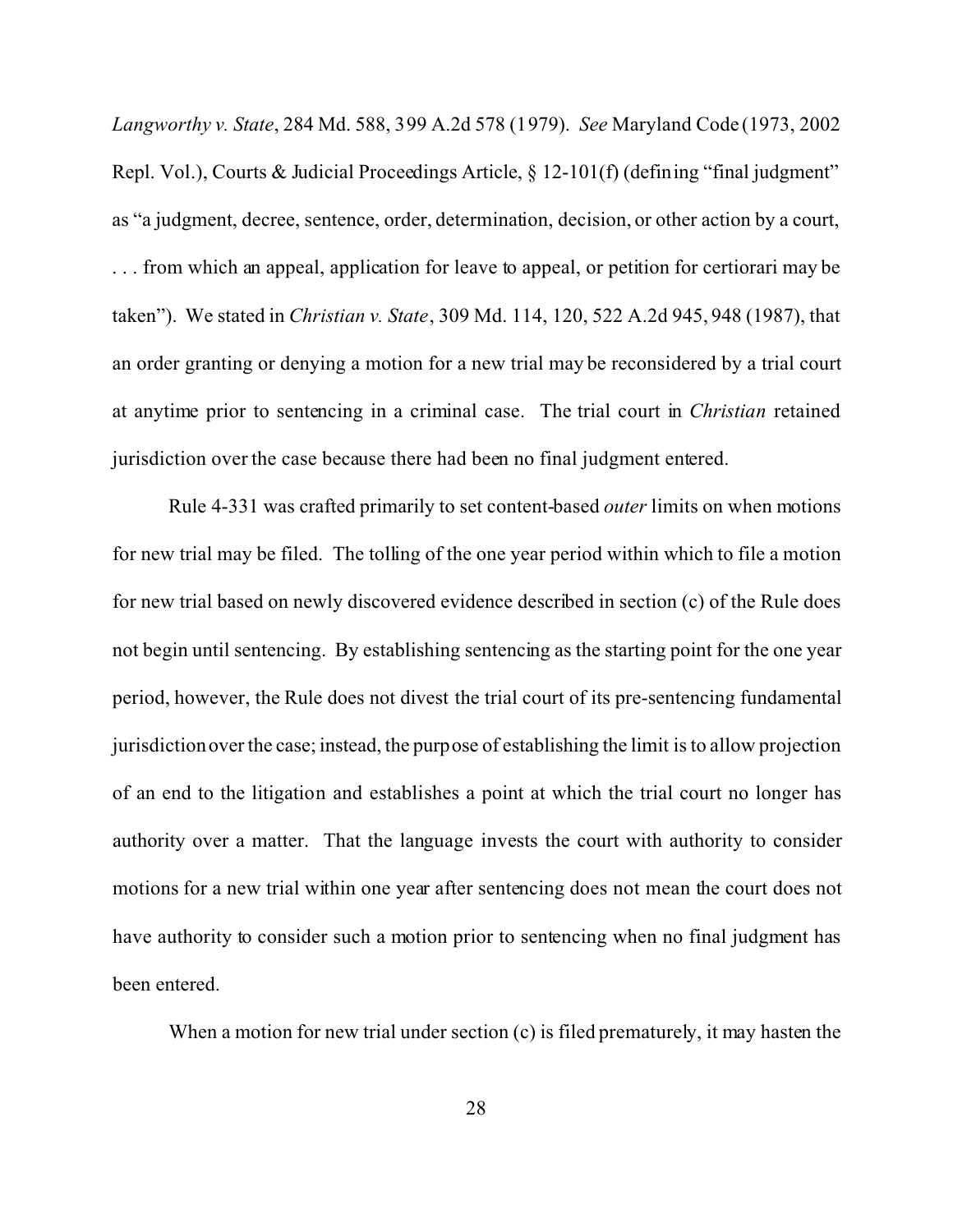end of the litigation more so than if it were "timely" filed. As stated earlier, a new trial is not a cure-all mechanism for every perceived procedural wrong in a trial. The interest in providing justice to the accused must be balanced against the systemic interest in predictability, order, and providing a definite end to criminal proceedings. The sparse "legislative" history of the predecessor to Rule 4-331 indicates that the concern motivating the creation of filing deadlines was that a clear end point be established as to when a criminal defendant may petition the court to consider granting a new trial on the various grounds specified in the Rule. Minutes of the 14-15 March 1975 meeting of the Criminal Rules subcommittee of this Court's Standing Committee on Rules of Practice and Procedure reflect the following considerations pertaining to former Rule 759:

> A new trial can be ordered because of newly discovered evidence within 1 year after the imposition of sentence or within 90 days after receipt by the court of a mandate from the Court of Appeals or Court of Special Appeals. Mr. Jones strongly urged that the length of time be extended in order to prevent any innocent person from being convicted. *The committee, however, agreed that public policy requires that a case must end some time and approved the Rule as drafted*.

(Emphasis added). At the time, Rule 759(a) provided a criminal defendant only three days after verdict to file a motion for new trial based on any error at trial. Section (b) of Rule 759 permitted a criminal defendant to file a motion for new trial predicated upon the discovery of new evidence within the later of one year after the imposition of sentence or within ninety days after receipt by the court of a mandate issued by the Court of Appeals or Court of Special Appeals. The Committee's refusal to adopt Mr. Jones's proposal, implicitly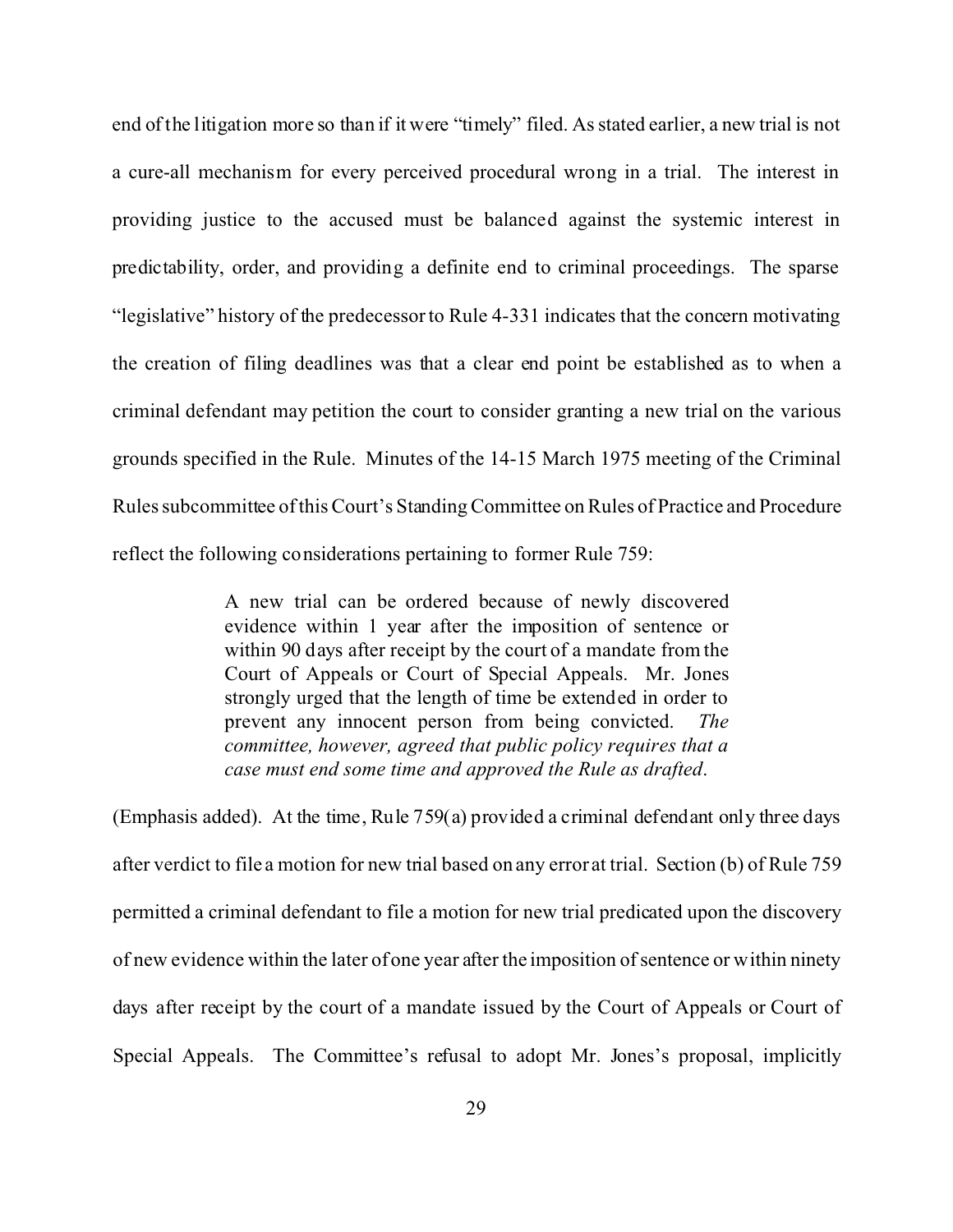acquiesced in by the Court in adopting Rule 759 as proposed, indicated an interest in establishing clear, outside time limits on new trial motions.

We agree with the reasoning of the courts holding that a supplement to a motion for a new trial that alleges entirely different grounds for relief cognizable elsewhere in the Rule may be treated as a separate motion for new trial. We addressed a similar situation in *Myers v. State*, 137 Md. 482, 113 A. 87 (1921). In that case, appellants were convicted of receiving stolen property. Two days after the verdict was returned, appellants filed two identical motions, one was named "motion for a new trial" and the other "motion in arrest of judgment." After both motions were denied, appellants sought to appeal the denial of the "motion in arrest of judgment," a right which would not have been available for the motion for a new trial. Rather than elevate form over substance, we held that the "motion in arrest of judgment" was substantively a "motion for a new trial" and therefore properly denied and unappealable, pursuant to the rule then governing motions for a new trial. *Myers*, 137 Md. at 487-88. Similarly, the Tenth Circuit U.S. Court of Appeals held that a motion for leave to supplement a motion for new trial and a motion for a judgment of acquittal, both asserting grounds not broached in the original motion for a new trial, were substantively "an attempt to have the court consider a new motion for new trial that asserted numerous grounds not asserted in the original new trial motion," and disposed of the motions under the strictures of Fed. R. 33. *United States v. Haddock*, 956 F.2d 1534, 1544 (10th Cir. 1992). The Second Circuit U.S. Court of Appeals also has looked to the substance of a self-styled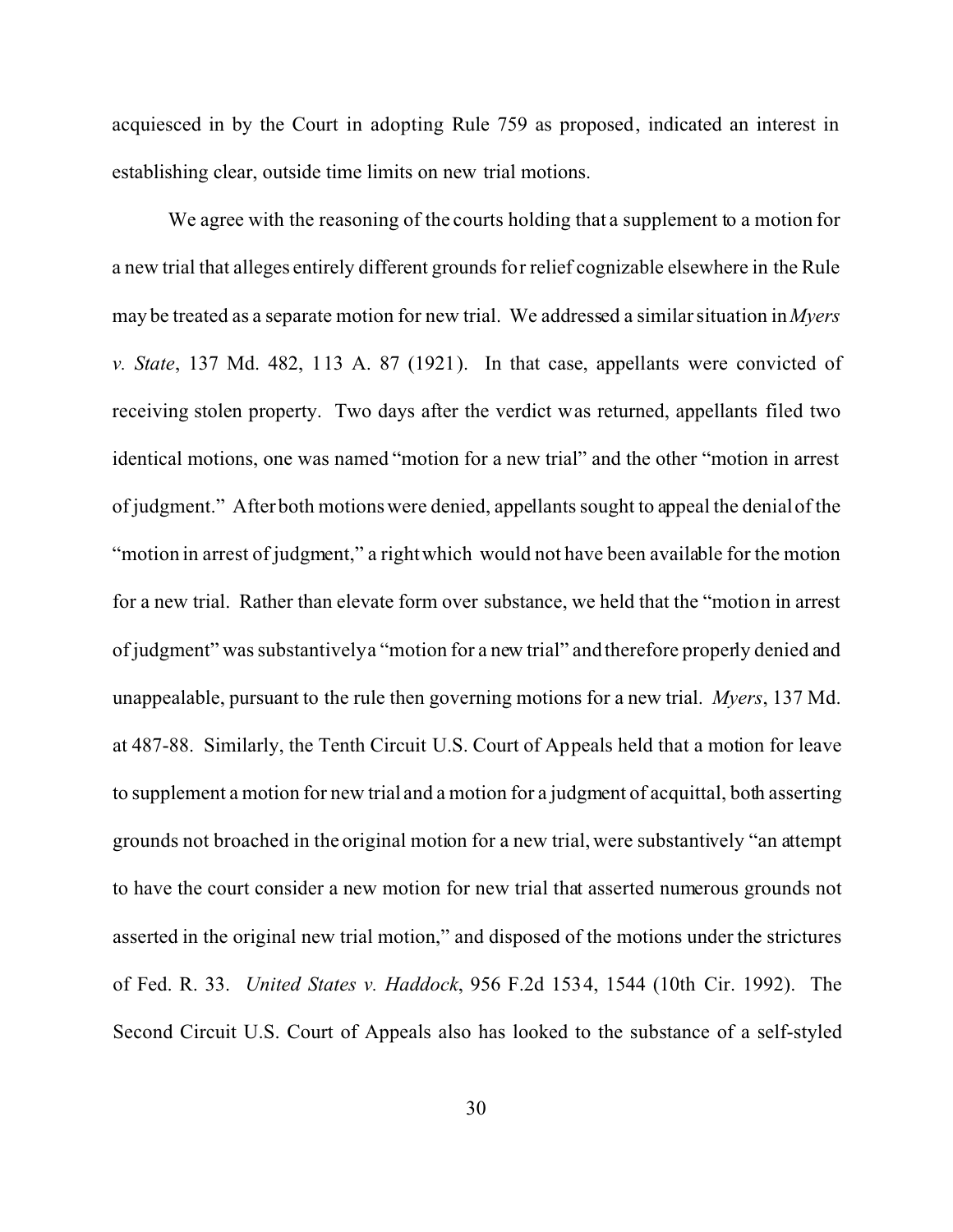"supplemental motion to a motion for a new trial" to find it substantively to be a motion for a new trial and dispose of it as such. *Oddo v. United States*, 171 F.2d 854 (2nd Cir. 1949).

The Veal supplement/motion in the present case, although technically not filed within the time frame established by Rule 4-331(c), was filed before final judgment was entered and while the trial court retained jurisdiction over the matter. Thus, the trial judge had discretion to consider the newly discovered evidence ground for new trial raised in the supplement/motion.<sup>25</sup> The reasons for imposing strict filing deadlines are not implicated by premature filings. An early motion does not raise questions about the court's jurisdiction because the court clearly has jurisdiction before final judgment. A trial court's jurisdiction over a matter generally continues until a final judgment is rendered by that court; a verdict without a sentence in a criminal case is not a final judgment. *See Christian*, 309 Md. 114, 522 A.2d 945 (basing our holding, that an order granting or denying a new trial may be reconsidered anytime prior to sentencing in a criminal case, on the premise that a trial court in a criminal case has jurisdiction over the case until final judgment is rendered).

### C.

We now consider the second question presented in this case, whether the trial judge properly denied the motion for a new trial on its merits as to the alleged newly discovered evidence regarding Veal. We find that the trial judge properly exercised his discretion in

 $25$  By parity of reasoning, the trial judge, in the sound exercise of discretion, could have declined to consider the Veal supplement and directed Campbell to file it anew after sentencing.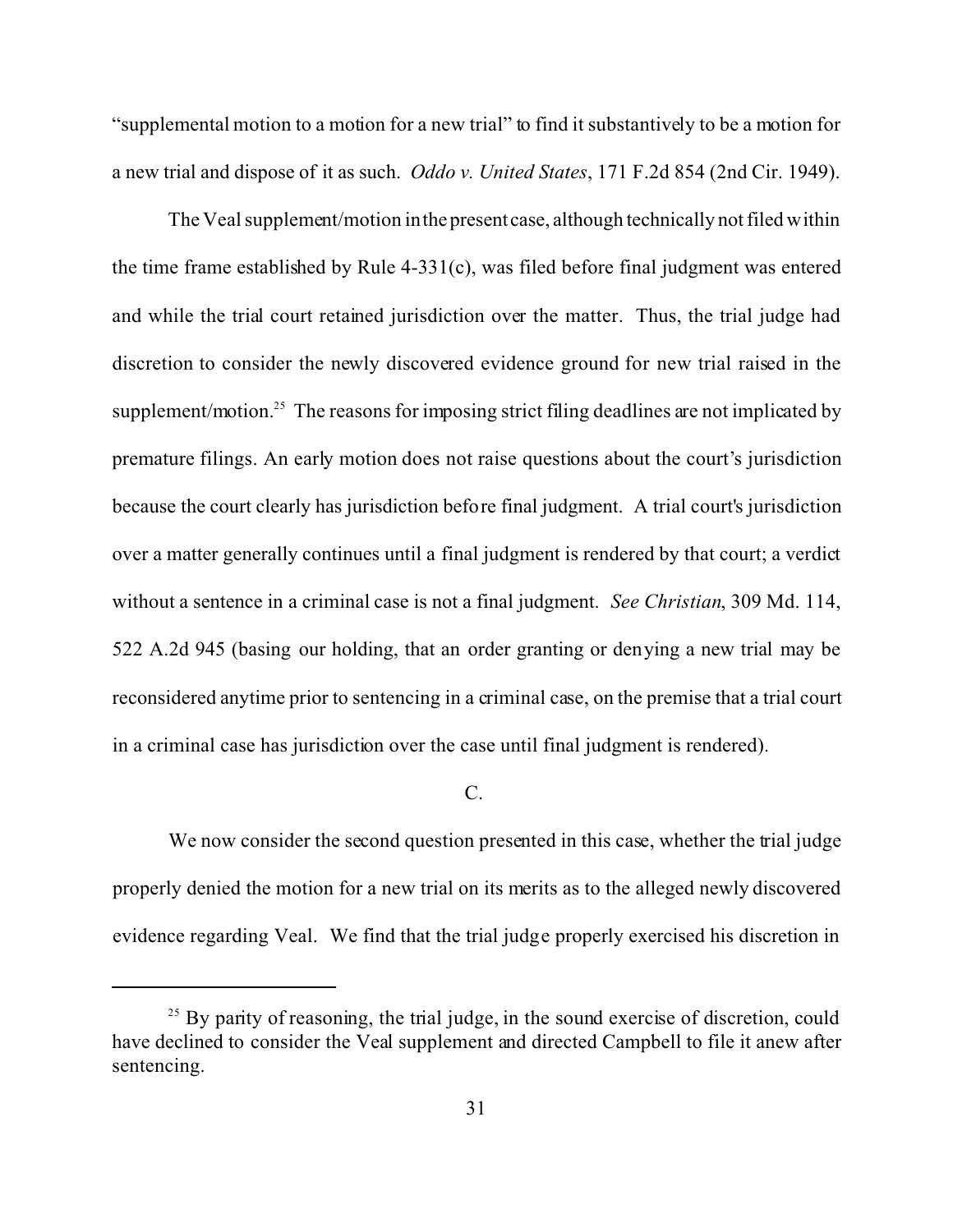denying the motion.

Contrary to the State's belief, denials of motions for new trials are reviewable on appeal and rulings on such motions are subject to reversal when there is an abuse of discretion. *Mack v. State*, 300 Md. 583, 600, 479 A.2d 1344, 1352 (1984); *Wernsing v. Gen. Motors Corp.*, 298 Md. 406, 420, 470 A.2d 802, 809 (1984). We have noted that the discretion afforded a trial judge "is broad but it is not boundless." *Nelson v. State*, 315 Md. 62, 70, 553 A.2d 667, 671 (1989). The abuse of discretion standard requires a trial judge to use his or her discretion soundly and the record must reflect the exercise of that discretion. Abuse occurs when a trial judge exercises discretion in an arbitrary or capricious manner or when he or she acts beyond the letter or reason of the law. *Ricks v. State*, 312 Md. 11, 31, 537 A.2d 612 (1988). As we indicated in *Buck v. Cam's Rugs*, 328 Md. 51, 612 A.2d 1294 (1992), "a trial judge has virtually no 'discretion' to refuse to consider newly discovered evidence that bears directly on the question of whether a new trial should be granted," and a new trial should be granted when newly discovered evidence clearly indicates that the jury has been misled. 328 Md. at 58-59, 612 A.2d at 1298. In the context of the denial of a motion for a new trial in a criminal case, we have noted that "under some circumstances a trial judge's discretion to deny a motion for a new trial is much more limited than under other circumstances." *Merritt v. State*, 367 Md. 17, 29, 785 A.2d 756, 764 (2001). We stated,

> it may be said that the breadth of a trial judge's discretion to grant or deny a new trial is not fixed or immutable; rather, it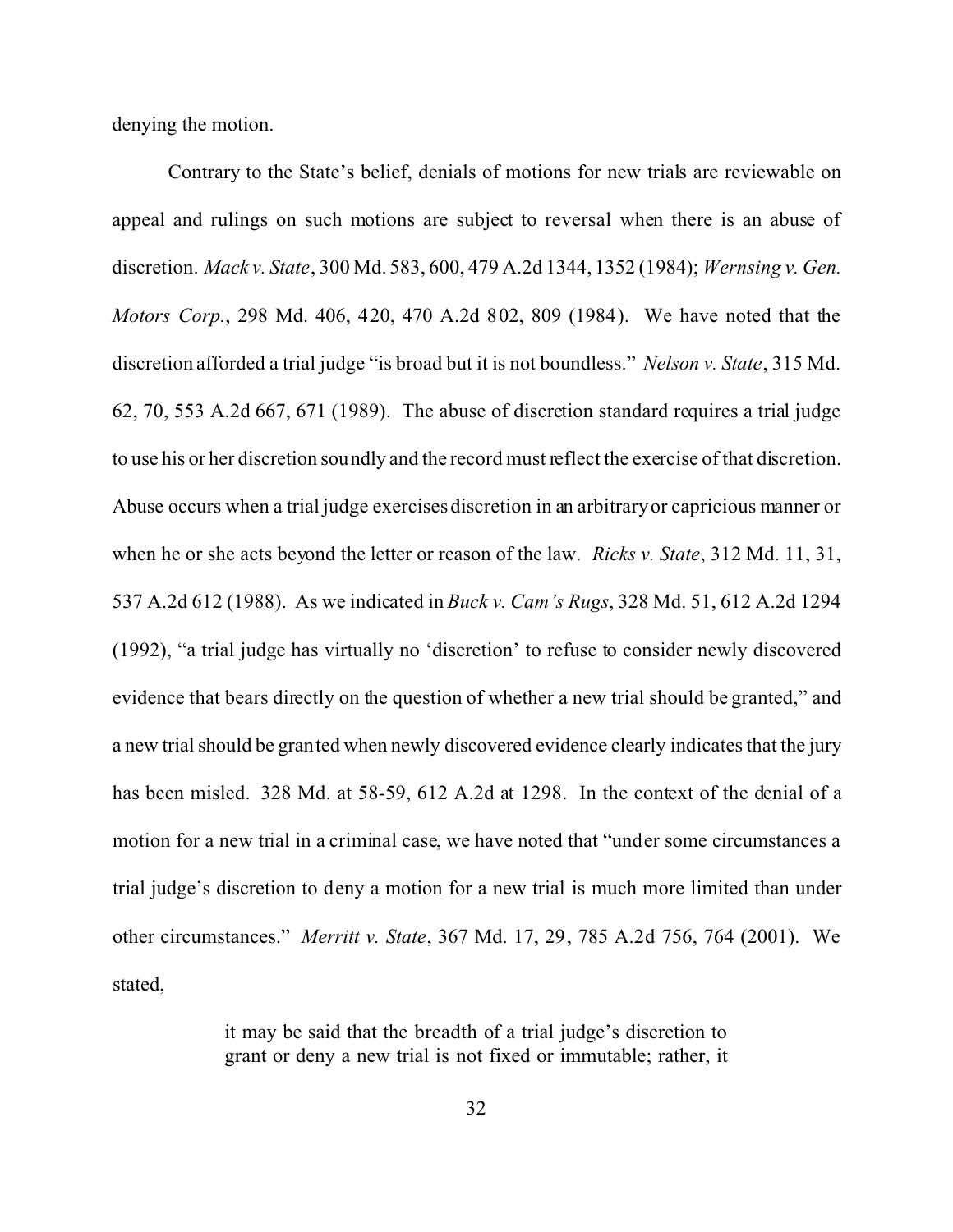will expand or contract depending upon the nature of the factors being considered, and the extent to which the exercise of that discretion depends upon the opportunity the trial judge had to feel the pulse of the trial and to rely on his own impressions in determining questions of fairness and justice.

*Wernsing*, 298 Md. at 420, 470 A.2d at 802.

To determine whether a new trial is warranted in a criminal case based on newly discovered evidence the trial judge should apply the test formulated in *Yorke v. State*, 315 Md. 578, 556 A.2d 230 (1989). *Yorke* involved a motion for a new trial filed by a defendant four years after the crimes were committed. 315 Md. at 580-81, 556 A.2d at 231. The motion was based on newly discovered DNA evidence allegedly showing that the defendant was not the criminal agent. *Id*. The Circuit Court denied the motion and this Court affirmed that ruling. 315 Md. at 581, 556 A.2d at 231. In order for the newly discovered evidence to warrant a new trial, the trial judge must find it to be both material and persuasive such that "[t]he newly discovered evidence may well have produced a different result, that is, there was a substantial or significant possibility that the verdict of the trier of fact would have been affected." 315 Md. at 588, 556 A.2d at 234-35. This Court noted the need for a clear and articulate standard given that "the courts generally play by ear with an ad hoc approach whether the newly discovered evidence calls for a new trial," and formulated the appropriate standard by evaluating the "probability" standard<sup>26</sup> employed by many federal courts and the

<sup>&</sup>lt;sup>26</sup> The "probability" standard refers generally to evidence that is "so material that it would probably produce a different verdict if a new trial were granted." *Berry v. Georgia*, 10 Ga. 511, 527 (1851).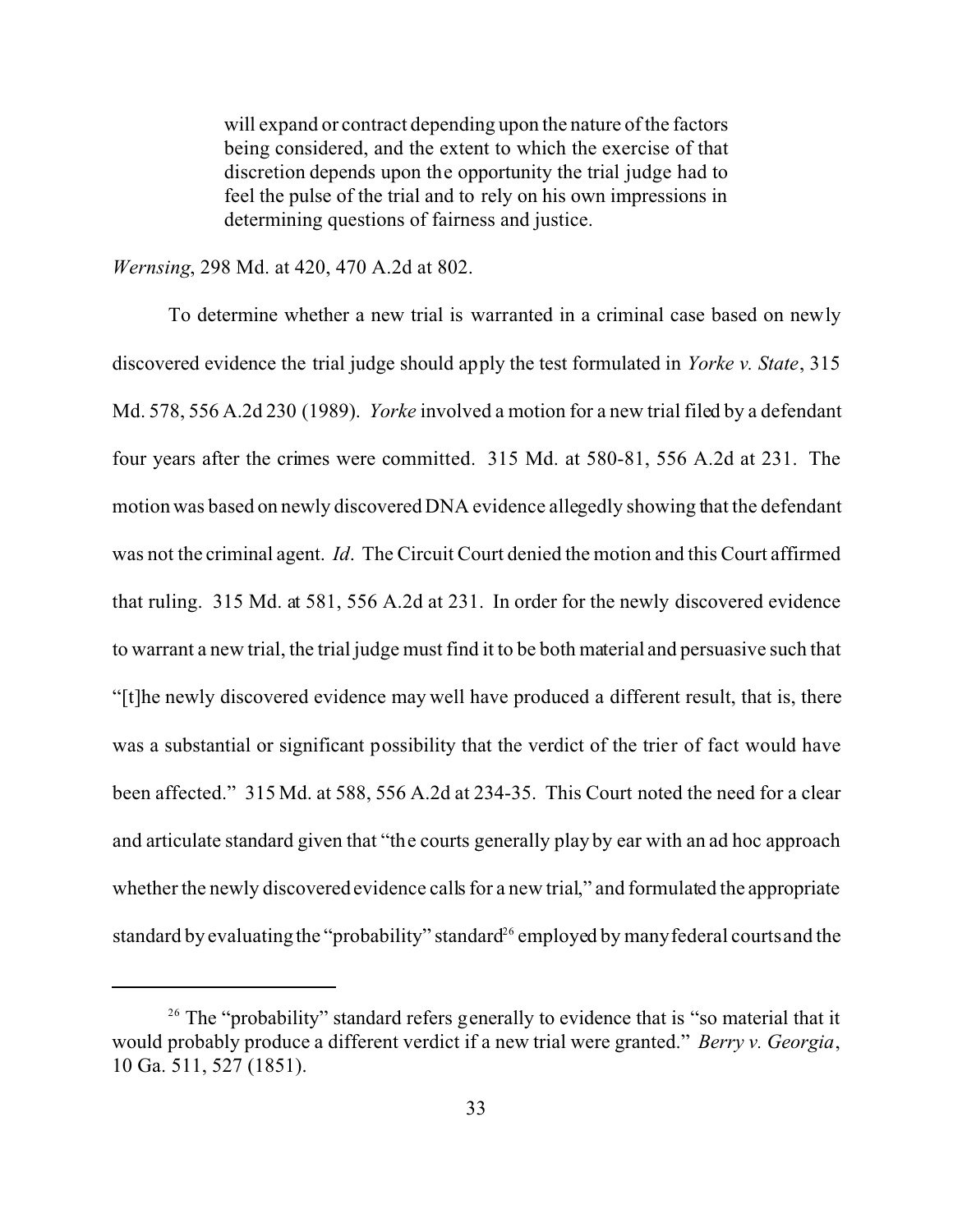"might" standard<sup>27</sup> relied upon by the minority of jurisdictions to create a standard falling between the two. 315 Md. at 588, 556 A.2d at 235.

Applying that standard to the facts of *Yorke*, we concluded that the trial judge did not abuse his discretion in considering the DNA evidence as it "touch[ed] upon evidence that was presented" at trial and was ""material" to some extent to the outcome of the case." 315 Md. at 585, 556 A.2d at 233. Yorke had been convicted of first degree rape, first degree sexual offense, kidnaping, and carrying a weapon openly. 315 Md. at 579, 556 A.2d at 230. At the motions hearing Yorke presented the newly discovered evidence to establish that the DNA fingerprint from the vaginal washing did not match his DNA fingerprint and therefore he could not have raped the victim. 315 Md. at 235, 556 A.2d at 588. Testimony was taken at the hearing, however, that indicated the possibility that the DNA from the vaginal wash may have been the blood of the victim. A blood sample from the victim yielded an inconclusive result though. 315 Md. at 235, 556 A.2d at 588-89. The trial judge considered the newly discovered evidence in light of the evidence that was before the jury at trial and concluded that "all the new evidence shows is that Yorke 'could not have been the depositor of the semen.'" 315 Md. at 589-90, 556 A.2d at 235. The evidence presented at trial, however, included the victim's testimony that she was unsure whether her rapist ejaculated and that she had sex with her boyfriend shortly before the rape incident. *Id*. The trial judge

 $27$  The "might" standard has been articulated as evidence creating "more than a faint possibility of a different jury verdict but something less than probable." *See United States v. Wallace*, 528 F.2d 863, 866 n.3 (4<sup>th</sup> Cir. 1976).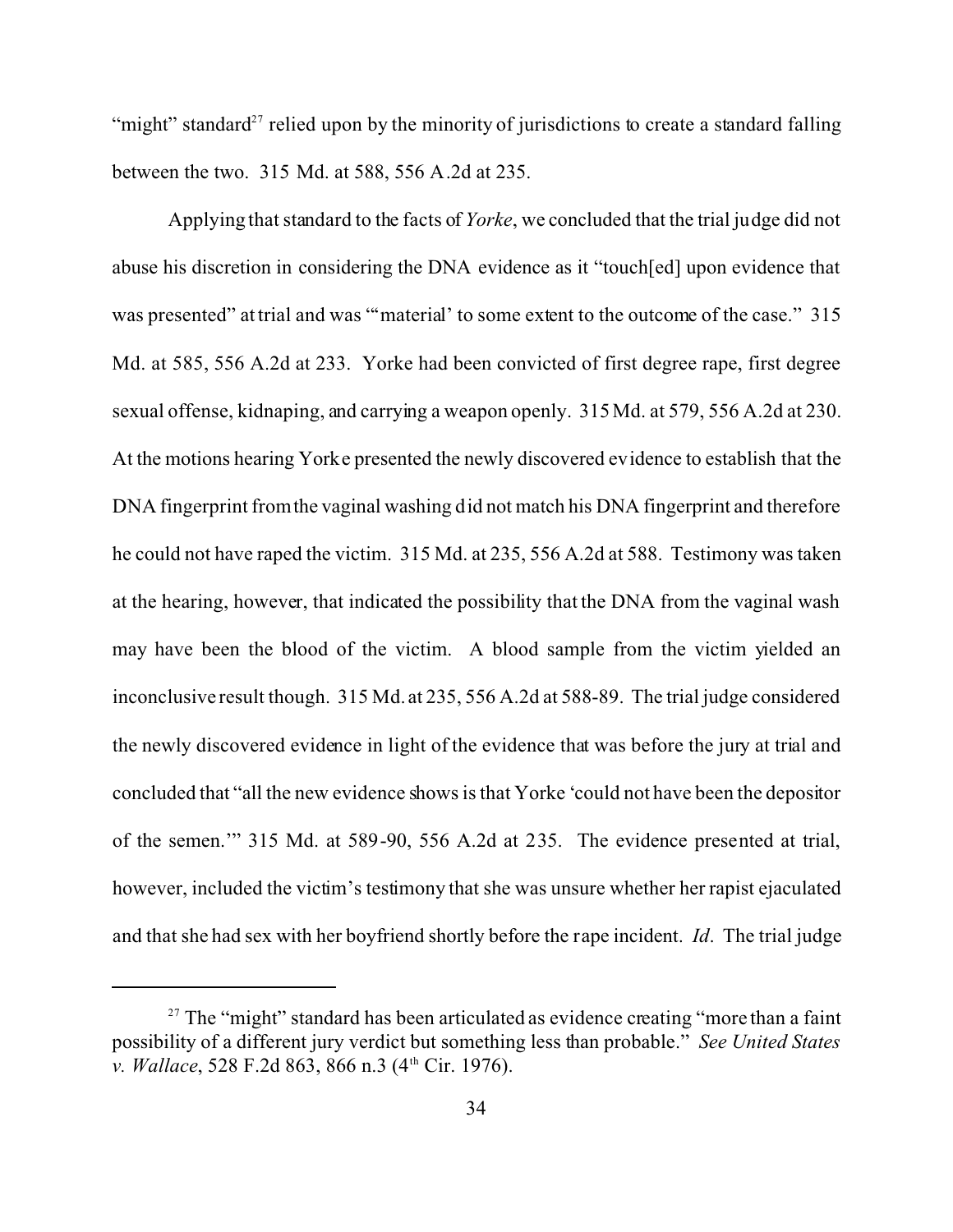decided that the new evidence, when weighed with the evidence before the jury, would not affect the verdict such that the outcome would be different. We concluded that although the new evidence "may well have produced a different result," there was not a "substantial or significant possibility" that it would do so. *Id*. We therefore held that the trial judge did not abuse his discretion in denying the motion for a new trial.

*Argyrou v. State*, 349 Md. 587, 709 A.2d 1194 (1998), also concerned the evaluation of newly discovered evidence advanced in a new trial motion under Rule 4-331(c). Argyrou was convicted for his participation in the theft of various items of construction equipment from a rental store through the use of stolen identification. 349 Md. at 590, 709 A.2d at 1195. He moved for a new trial alleging the discovery of new evidence. The newly discovered evidence consisted of a signed confession, in the form of an affidavit, from another man asserting that the affiant committed the crime for which the defendant was convicted. 349 Md. at 591, 709 A.2d at 1195. Also at the motions hearing, Argyrou presented a handwriting expert who testified that the forged signature involved in the crime was made by the affiant as opposed to the defendant. *Id*. The trial judge denied the motion for a new trial finding that although the testimony of the affiant might well produce an acquittal upon retrial, the defendant failed to meet his burden of showing that the identity of the affiant and his testimony were unknown to the defendant at the time of trial. 349 Md. at 598, 709 A.2d at 1199.

In *Argyrou*, we observed that the primary requirements for the grant of a motion for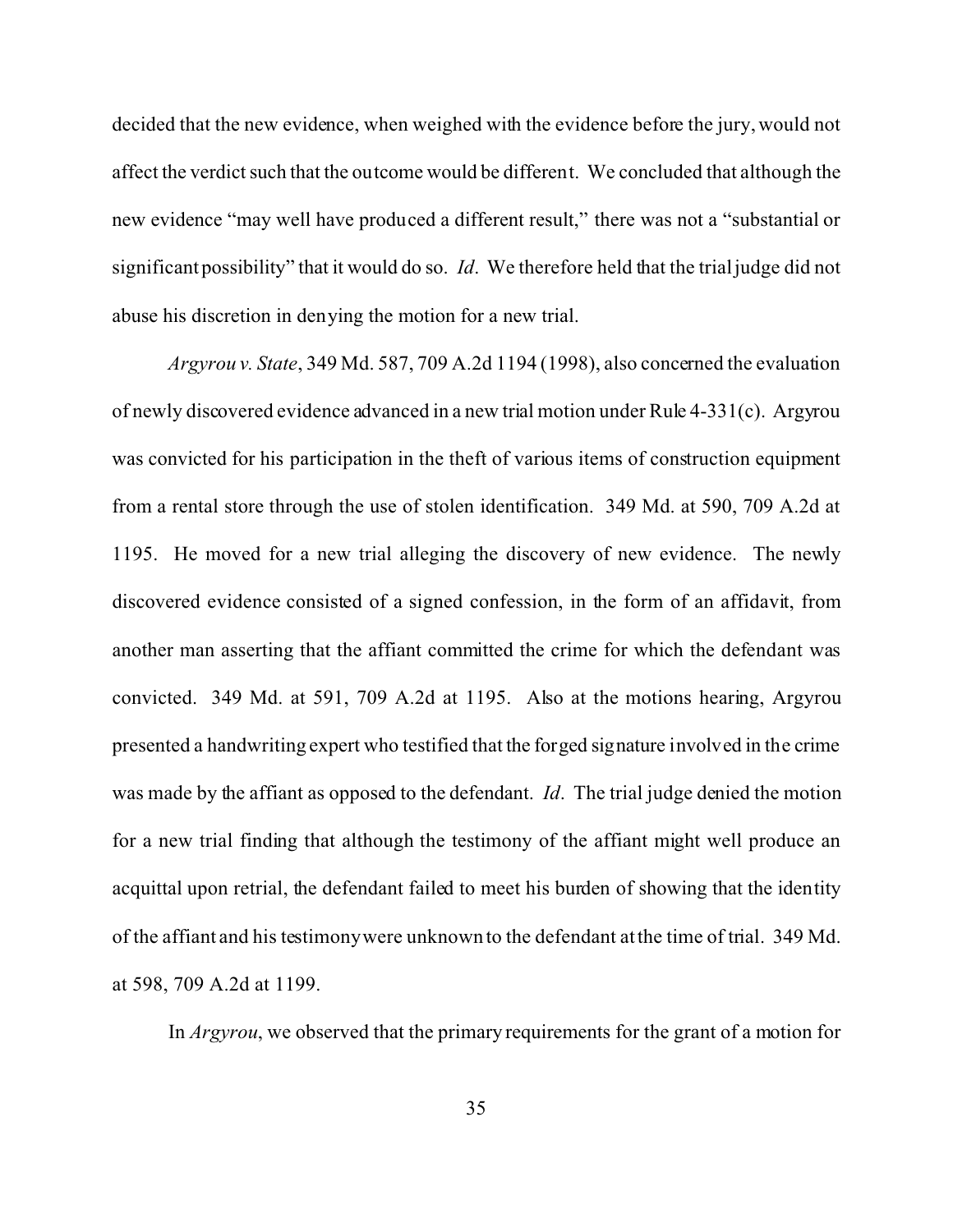a new trial, pursuant to Rule 4-331(c), are that the newly discovered evidence must not have been discovered, or have been discoverable by the exercise of due diligence, within ten days after the jury has returned a verdict; the motion must have been filed in the circuit court within the later of one year after the imposition of sentence or the issuance of a mandate by the appropriate appellate court; the newly discovered evidence must be material; and, pursuant to *Yorke*, the trial court must determine that "the newly discovered evidence may well have produced a different result, that is, there was a substantial or significant possibility that the verdict of the trier of fact would have been affected." 349 Md. at 601, 709 A.2d at 1201. Whether the evidence is material and whether the evidence could have been discovered by due diligence are threshold questions that must be resolved before the significance of the evidence may be weighed. 349 Md. at 602, 709 A.2d at 1201. Materiality requires that the evidence be more than "merely cumulative or impeaching." *Id*. We noted in *Argyrou* that the concept of "due diligence" has both a time component and a good faith component and thus "contemplates that the defendant act reasonably and in good faith to obtain the evidence, in light of the totality of the circumstances and the facts known to him or her." 349 Md. at 604-05, 709 A.2d at 1202-03. We concluded in *Argyrou* that there had been no abuse of discretion in denying the motion for a new trial because Argyrou failed to establish that the proffered evidence indeed was newly discovered evidence. 349 Md. at 609, 709 A.2d at 1205.

The trial judge in the present matter denied the motion for a new trial on the basis that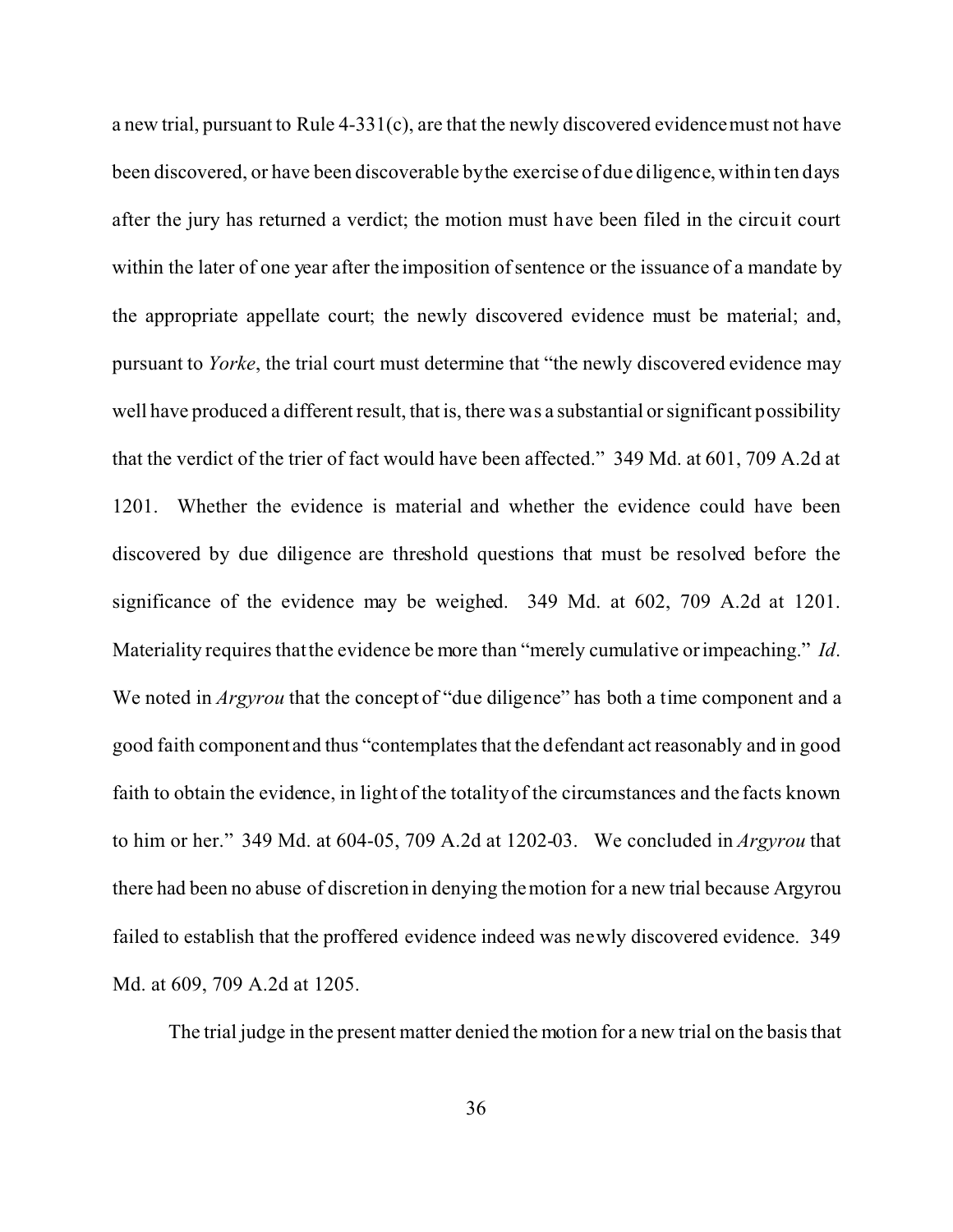"[Defense counsel was] able to challenge Mr. Veal on the fact that he had committed a number of murders, and what you've just related would just be one more line of impeachment." The import of the trial court ruling is that the proffered evidence was viewed as "merely cumulative" to the impeachment evidence presented at trial. Petitioner contends that the trial court abused its discretion by ruling as it did because there was little other evidence of criminal agency presented at trial and the newly discovered evidence may well have produced a different result. He argues that there is an "obvious difference" between evidence that is "impeaching" and evidence that is "merely impeaching," and asserts that the evidence at issue in this matter was impeaching and therefore sufficient grounds for a new trial. The State reasons to the contrary claiming that the Court of Special Appeals correctly stated that the proffered evidence would be cumulative impeachment evidence which is an insufficient predicate for the grant of a new trial. Furthermore, the State alleges that the evidence regarding Veal would not impeach his testimony at trial.

The main issue is whether the new evidence as to Veal is material. To be material the evidence cannot be "merely cumulative or impeaching." The Court of Special Appeals stated in *Love v. State* that the difference between evidence that is "impeaching" and evidence that is "merely impeaching" is that the latter includes "collateral impeachment and peripheral contradiction." 95 Md. App. at 433, 621 A.2d at 917. That court also stated, however, that whether the testimony presented as a basis for a new trial was impeaching or merely impeaching was ultimately "[not] at all pertinent" to the disposition of the matter and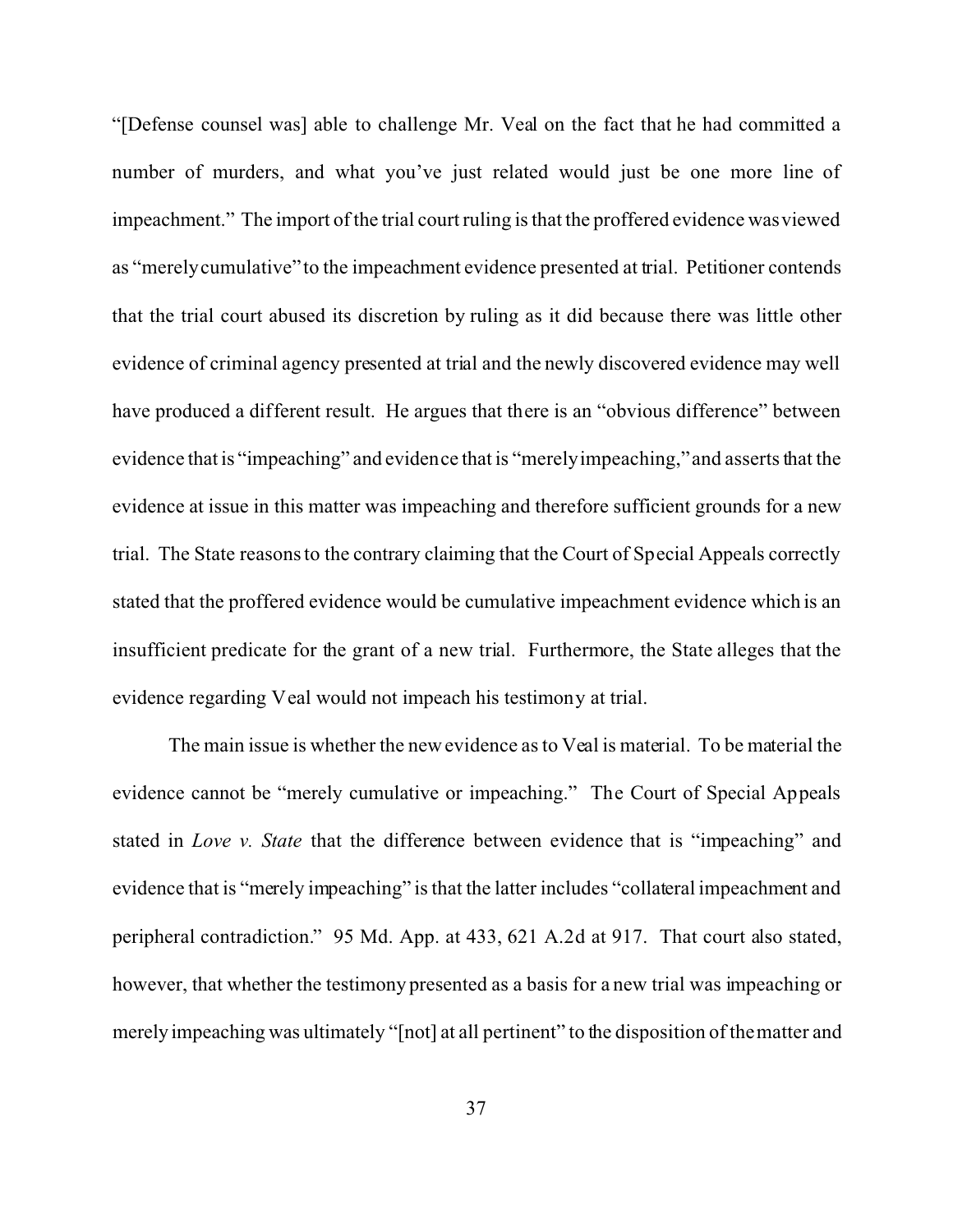decided the case by concluding that the testimony presented in support of the motion for a new trial was not newly discovered. 95 Md. App. at 433-34, 621 A.2d at 917-18.

The trial judge in the present matter weighed the newly discovered evidence and considered its significance in relation to the evidence already presented at trial. There is no doubt that Petitioner was given ample opportunity to impeach Oscar Veal's testimony at trial. That Veal was a hit-man and drug dealer and that he murdered seven people within an eighteen-month period, standing alone, could be viewed by a reasonable fact-finder as casting serious doubt on his credibility. He also testified that he was paid for committing those murders, sometimes in money and other times in crack cocaine. On cross-examination, Veal also admitted that he lied about his criminal record in order to get into the United States Marine Corps and eventually was discharged when his lies were discovered. The plea agreement entered into between Veal and federal prosecutors was placed in evidence. Veal testified that he sought to avoid the death penalty by cooperating in Campbell's trial and that his sentence in the federal court was "pending [his] cooperation [concerning the seven murders] and a couple other cases." In light of this, the trial judge declared that the newly discovered evidence was cumulative to that already presented and would "just be one more line of impeachment."

Petitioner contends that there is a distinction between the lines of impeachment presented at trial and that suggested by the new evidence, the difference being one between the possibility that Veal's testimony was untrustworthy because he was a killer as opposed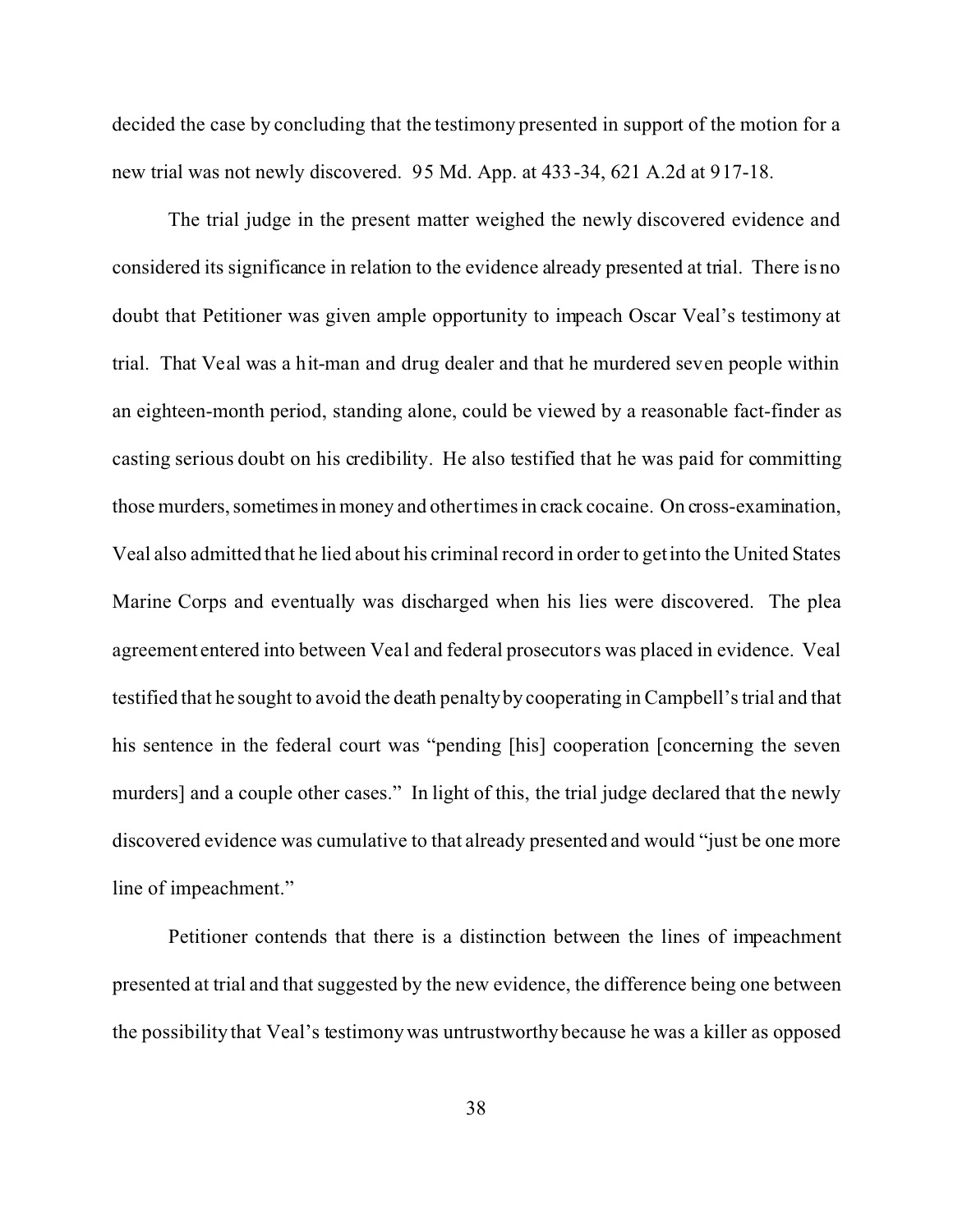to being untrustworthy because he lied on a prior occasion. Surely the presentation of additional evidence would reinforce the shadows cast initially on Oscar Veal's character and motive for testifying, but the new evidence involved a collateral matter and was cumulative to that already presented.

The second threshold determination to be made is whether Petitioner demonstrated that the newly discovered evidence was not discoverable by the exercise of due diligence in time for trial or within ten days after the verdict. Petitioner failed to meet this threshold requirement as well. We established in *Argyrou* that the burden falls on the defendant to show due diligence by demonstrating that he or she "act[ed] reasonably and in good faith to obtain the evidence, in light of the totality of the circumstances and the facts known to him or her." 349 Md. at 604-05, 709 A.2d at 1202-03. No further consideration of due diligence need be performed here, however, because Petitioner failed to offer any evidence or make any arguments on this record that met his burden to satisfy this requirement.

Even if the new evidence as to Veal was material and Petitioner was found to have exercised due diligence, the trial judge did not act in an arbitrary or capricious manner by denying the motion for a new trial. Applying the *Yorke* test to the record below yields the conclusion that there was not a "substantial or significant possibility" that the verdict below would have been affected by the newly discovered evidence. Even if the additional evidence "may" produce a different result at a new trial, there is not a "substantial or significant" possibility" that it would do so. Given the ample presentation of impeachment evidence at